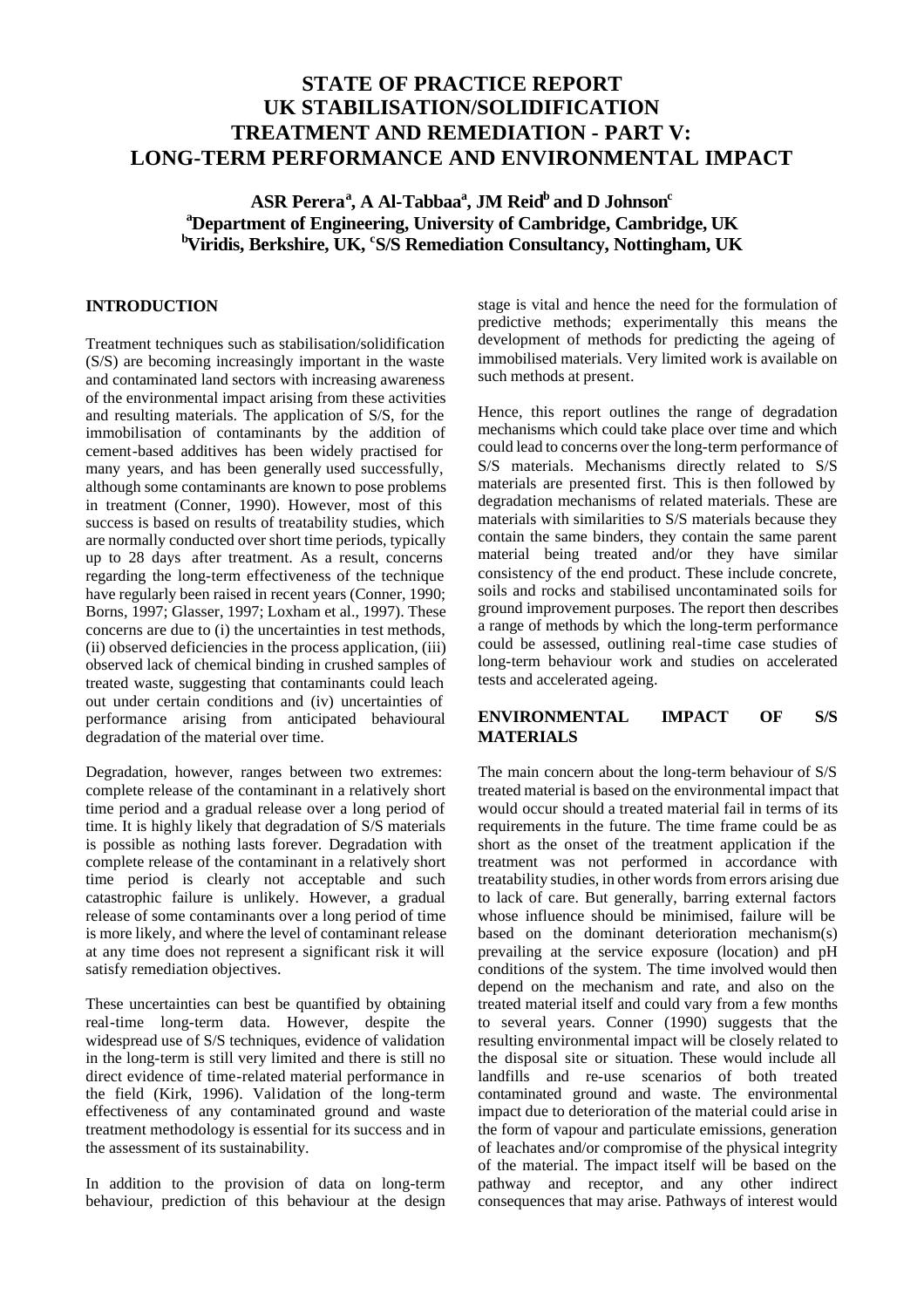include air, groundwater and surface waters, and receptors would include humans, aquatic life and vegetation.

Hence criteria to be met by treated S/S material are now generally based on the probabilistic risk associated with the receptors including groundwater. For landfills the European Landfill Directive (Council Directive 1999/31/EC, 1999), adopted in the UK as The Landfill (England and Wales) Regulations, will set out acceptance criteria based on the type of landfill, as landfills are engineered to accept material with certain classified levels of contamination. In other management cases the assessment will normally be on a site-specific basis. The guidelines and models available to carry out risk assessment were outlined in an earlier report (Perera et al., 2004).

Although it is hoped that the treated material would maintain its stability by meeting the set criteria and hence maintain an acceptable level of environmental exposure, it is necessary to ensure that proper mitigating measures have been considered to cope in cases of failure of the system.

Although this report mainly refers to environmental impact based on failure of the S/S material, it should be noted that in most cases the impact on the environment occurs at a much earlier time. This could be as early as when the decision is made to conduct S/S treatment and the waste is being transported for treatment or mixed in the ground. Evans et al. (2001) suggested that the impact could include fugitive vapour and particulate emissions, generation of leachate/bleed water, runoff of liquid from equipment washing, noise, impact on local groundwater flow regime and impact on groundwater chemistry. Another impact as a result of S/S treatment would be the potential volume change that might occur as a result of the addition of binders to treat a given volume of waste or contaminated soil.

# **DEGRADATION MECHANISMS**

# **(i) Degradation Mechanisms of S/S Treated Materials**

# **General overview**

Several degradation mechanisms exist that could affect the long-term performance of a S/S material once it is disposed of or utilised. Hence, it is vital to identify and understand these potentially destructive mechanisms, which may be physical, chemical or biological in action. These could be broadly classified as intrinsic or extrinsic actions. Intrinsic actions are as a result of poor workmanship, poor design, reactions between waste components and binders, and reactions between different waste components. Extrinsic actions, which include physical and chemical weathering, mechanical damage, biological attack and attack by aggressive water, are as a result of the final exposed environment.

The reasons for poor design and workmanship need to be understood and overcome at the beginning of the work schedule. Otherwise this would directly or indirectly lead to the failure of the system. Directly this would mean delayed setting, reduced strength or non-uniform strength due to inadequate mixing, higher porosity, higher leaching etc. Indirectly failure would result in higher leaching of contaminants due to higher porosity, improper mixing, improper fixation etc.

Poor design could be overcome by conducting treatability studies encompassing the binders and contaminants involved in the study and the quantity of water used. Although these are conducted over a short time scale, if performed properly they are sufficient to understand the initial behaviour of the mixes and eliminate the adversities that could occur by ad-hoc use of a design. When involving cement, Board et al. (2000a) stated that a key factor controlling the physical characteristic of a hardened cement paste is the water:cement (w/c) ratio, as the initial starting w/c ratio controls the eventual porosity and strength of the hardened cement. Means et al. (1995) considered that a w/c ratio of greater than 0.48 is detrimental to the final porosity and strength of S/S material. However, this is not as straightforward as it appears as nowadays other binders are also being used alone or alongside cement in the mix and hence the suitable water:binder (w/b) ratio will vary accordingly.

Poor workmanship can be overcome by conducting trial mixes adopting similar conditions to what the actual mixes would undergo and understanding where the problem exists. Some probable reasons could include the mixing technique, where the service conditions are different to trial mixing conditions, improper mixing due to insufficient water and lack of care on the part of the workers. The adoption of suitable quality control procedures will greatly reduce the potential for poor workmanship.

## **Binder-contaminant interactions**

The purpose of mixing contaminants with binders is to stabilise and/or solidify the contaminants by immobilising them with the binders. Generally the main consequence of the presence of contaminants is to alter the properties of the fresh or hardened binders. This is mainly in the form of delayed setting and hydration, and results in lower strengths in relation to the uncontaminated binders. Akther et al. (1997) stated that the presence of inorganic and organic contaminants often has a deleterious effect on the hydration of Portland cement. However, provided these effects are within controllable/acceptable limits, the fact that contaminants are immobilised within the binders by various mechanisms as they undergo hydration and their leaching potential being reduced, provide the means of treatment which is required for the final service environment. It should however be stated that not all interactions are destructive and some contaminants actually enhance the properties, especially strength, of binders.

As mentioned above, when considering S/S materials, attention has to be given to the contaminant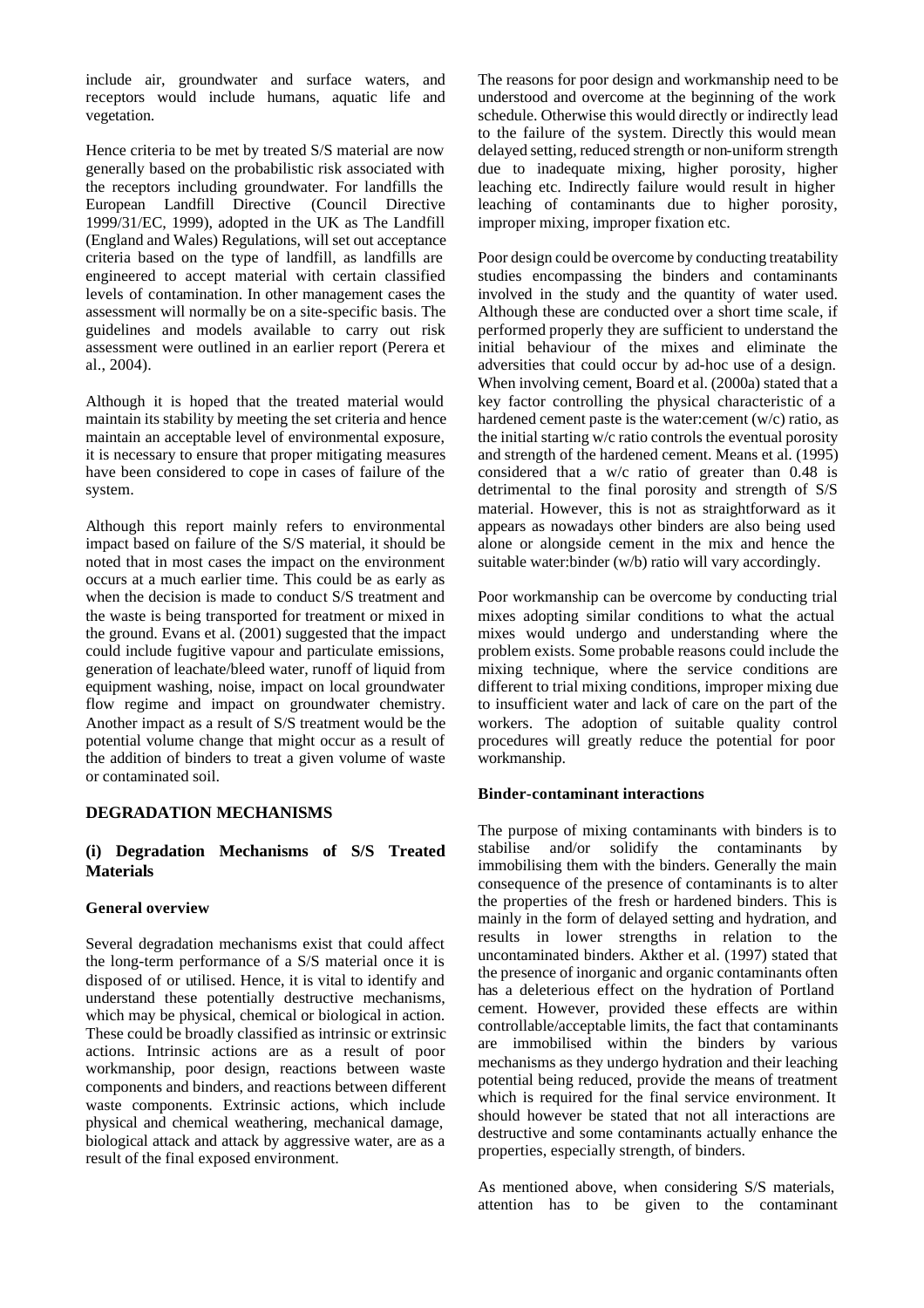immobilisation potential of the binders. This understanding is important, as changes that occur to S/S materials (with regard to both the binder and the contaminants) over time will influence the contaminant solubility properties and release rates, and also the physical integrity of the material. Although there is a lack of knowledge in this area, it is agreed that an understanding is required of the binder characteristic variations over time due to interaction with contaminants and also due to cement replacement and extended materials. The contaminant properties may also change (Conner, 1990) and the altered contaminants may then have a different effect on the binder system.

Thus, the overall S/S system chemistry involved could be complex and is made even more complicated when the system has to be considered within its dynamic disposal environment, which would also have an influence on the immobilisation potential of the contaminants. Hence as a first step to develop this understanding, it is necessary to first consider the chemical features, which control the chemical immobilisation potential of binders and in particular cements due to contaminant-binder interactions. Glasser (1993) set out the chemical immobilisation potential of cements as:

- a)Absorption of ion into, and adsorption on, high surface area CSH.
- b)Precipitation of insoluble hydroxides, owing to high alkalinity.
- c)Lattice incorporation into crystalline components of set cements.
- d)Development of hydrous silicates, basic calciumcontaining salts, etc. which become solubility-limiting phases.

The chemical features of cement matrices which promote or inhibit these immobilisation processes include internal pH, internal redox potential, sorption potential, precipitation and crytallochemical incorporation (Glasser, 1993).

#### Internal pH control

pH control is normally considered with respect to contaminant (metal) fixation. This is because it is widely accepted that in cement-based materials containment relies heavily on the pH (Conner, 1990). Although this is mainly true for metals, it has also been shown to affect the leachability of other inorganic and organic species (Conner, 1990). The relationship of pH with metal fixation is based on the metal's solubility. Ideally it is desirable to have a high pH in the system, in the presence of diffusion and leaching, as most metals have minimum solubility in the range of  $pH 7.5 - 11$ . Cement-based materials in a closed system would generally yield a high pH of above 11, due to the coexistence of  $Ca(OH)_2$  and CSH, and would also buffer the pH. Hence when diffusion and leaching occur, although the pH would reduce, it would generally drop to within the desirable minimum solubility range. However, other factors could have an influence on the pH of the system, which might alter the benefits offered. These factors are given by Glasser (1993) as:

- a) Presence of additional components known to be in cements, such as alkalis, alumina and iron oxides.
- b)Content of supplementary cementitious materials, such as fly ash, slag etc., whose reactions would remove  $Ca(OH)_2$  and change the bulk Ca:Si ratio of the system.
- c)Environmentally conditioned reactions leading to degradation of cement performance.

The third factor is directly related to long-term, but the first two may also have effects which develop over time.

# Internal redox potential (E<sup>h</sup> )

A change in the internal redox potential would lead to a variation in the speciation and solubility of contaminants. The most favourable conditions for immobilisation of contaminants are perceived to lie in achieving a low  $E<sub>h</sub>$ , as the multivalent metals can be chemically reduced in high pH environments to lower-valent, less soluble species (Glasser, 1993). Even some metals, such as Ag, Cu, Cd and Zn, with only one valence state are reported to be strongly influenced by redox processes (Dragun, 1988). Cement is beneficial as a binder in this respect as it generally has a low  $E<sub>h</sub>$  in addition to its high pH. But due to various influences from the incorporated material and the external environment,  $E_h$  could change over time and this change could influence the immobilisation potential. However, as illustrated by Conner (1990) the benefits of low  $E<sub>h</sub>$  are not always true especially where some contaminants when reduced may become toxic or more soluble. Hence this implies that some benefit may actually be achieved, depending on the contaminants present in the treated waste, with  $E_h$  increasing over time.

#### Sorption potential

This has an important role in the immobilisation of contaminants, as they are adsorbed or chemisorbed onto other materials in the system. The potential for sorption is directly related to large specific area, which in turn is a function of particle size, shape and porosity (Conner, 1990), and in CSH also to the high density of irregular hydrogen bonding (Glasser, 1993). The sorption will depend on various factors such as the pH of the system, concentration and type of species, and in cement-based systems on the surface charge of CSH, which changes with its composition. The sorption potential would also increase in S/S materials containing sorptive materials such as clays or zeolites. However, this process could be reversed/changed, more so in adsorption than chemisorption, due to various influences including changes to the factors influencing sorption. This would mean that over time contaminants held could be released due to changes in the system affecting the performance of the S/S materials with time.

#### Precipitation

Precipitation of metals present in contaminants would most commonly occur in the form of hydroxide precipitation. Other forms of significance in which metals would precipitate are carbonates, sulphides, silicates, sulfates and complexes. Coprecipitation with other metal species is also a possibility which should not be ignored. The problem posed by this is that the reactions are difficult to characterise (Glasser, 1993). Although some are stable, changes to the system composition over time might create competition between species and as a result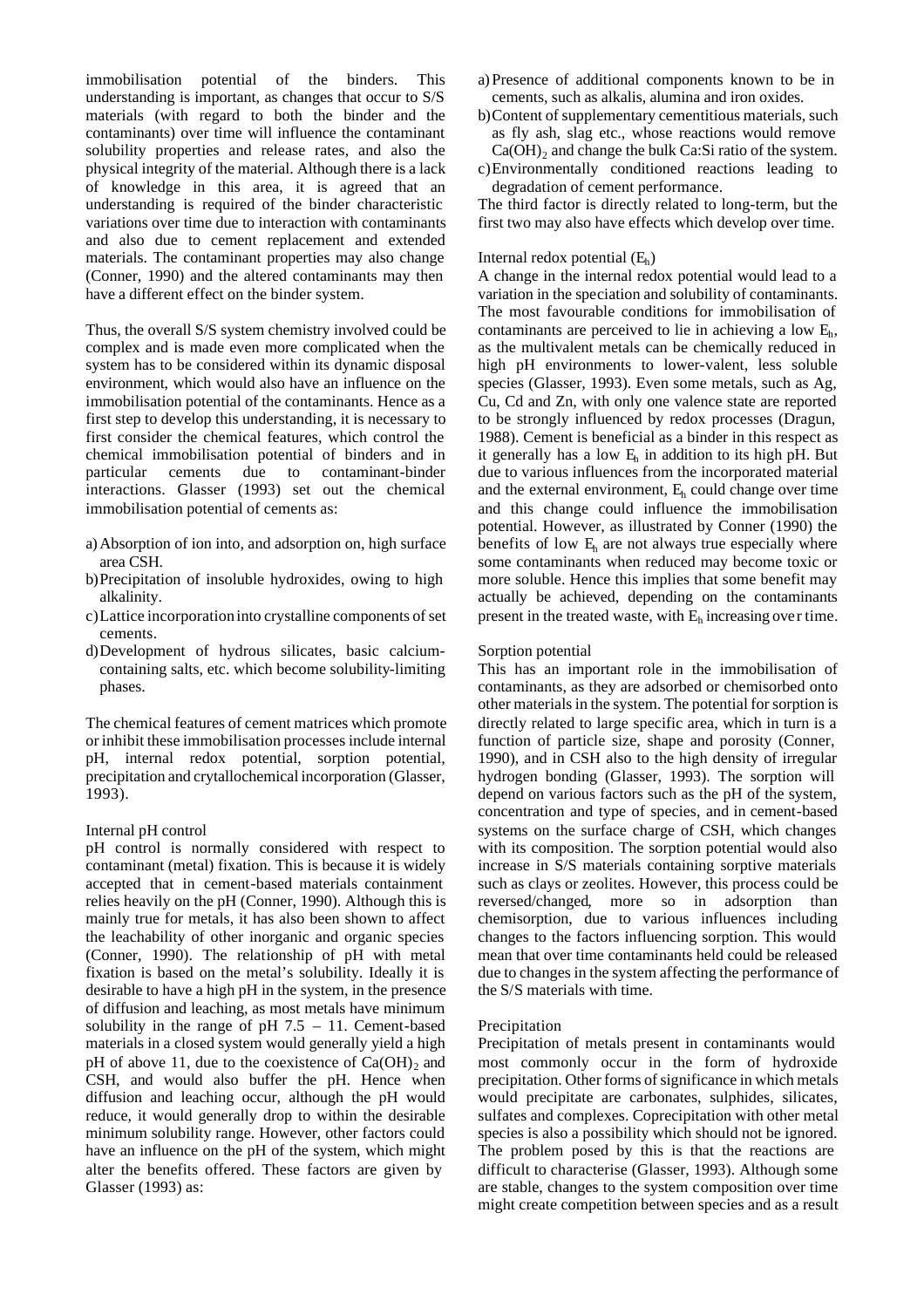some metals will be released into solution compromising the immobilisation potential. However, precipitation of certain species may occur only after some time when the desired pH is reached and this might actually improve the immobilisation of that species with time.

# Crystallochemical incorporation

Depending on the formulation of the cement-based binder system, different crystalline phases will be present at different curing durations. This would also vary based on the disposal environment. These crystalline phases would incorporate contaminants into their matrix, generally on a preferential basis. This would hence immobilise these contaminants, but only as long as the relevant phase exists. However, as the phase balance changes with time the contaminants which have not consequently been taken up by other phases will be released compromising the performance of the S/S materials.

In addition to the above mechanisms macroencapsulation of contaminants could also occur (Conner, 1990). This is where contaminants are physically entrapped in the discontinuous pores within the larger structural matrix of the solidified material. Hence the immobilisation is mainly dependent on the physical integrity of the S/S material. Deterioration of the material with time would enable the contaminants held to leach out.

## **Binder-contaminant interference**

The above section considered the chemical features which promote or inhibit the immobilisation of contaminants within cement which could develop over time. Although these mechanisms exist to capture the contaminants, the presence of the contaminants, as mentioned earlier, could alter the normal behaviour of the binders. These binder-contaminant effects due to individual contaminant elements and compounds, which could arise in the short-term or long-term, are not well understood. Further, the problem is made more complex when the effect is also concentration dependent, when several contaminants are present, as sometimes their effects are additive or synergistic, and when the contaminants change form after reacting with other compounds.

Numerous studies have been conducted to understand these various effects, but they are few in comparison to the possible combinations that could exist in relation to the contaminant variables mentioned above and binder types in use. Further, most of the studies have been limited to short-term investigations. Conner (1990) conducted a comprehensive review on the effects certain individual compounds have on the setting and curing behaviour of cement-based S/S materials. It considered individual inorganic and organic contaminant compounds. An example of these is summarised in Table 1. The general consensus is that although both organic and inorganic contaminants have been treated by S/S, organic contaminants are more difficult to treat than inorganic ones.

The consequences of interference could be insufficient development of strength, changes in porosity and permeability and reduction in durability, which could lead to the S/S material being considered to have failed under the stipulated physical and chemical parameters. However, not all interferences should be considered as having negative effects. For example it was shown in a study by Bhatty and West (1996), that although lead markedly decreased the early strength (3 day) as a consequence of it retarding the cement hydration, it did not affect the 90-day strength. However, although zinc also showed similar characteristics (Tashiro et al., 1977; Ortega et al., 1989), it was found to increase the permeability of the hardened cement product, probably by promoting ettringite formulation (Poon et al., 1985; Poon et al., 1986).

It is also important to bear in mind that a number of other cementitious and non-cementitious agents are used in S/S. The behaviour of these agents may be significantly different from that of cement.

# **(ii) Degradation Mechanisms of Concrete**

When considering the durability of concrete, emphasis is generally placed on compressive strength. This is usually achieved by specifying the minimum cement content and maximum water:cement (w/c) ratio. However, it is stated (Eglinton, 1998) that it is the development of cements with increased chemical resistance and the quality of the concrete which are primarily important in resisting damage. It is further stated that quality need not necessarily be related to strength. Thus, whilst strength will be a factor affecting durability other factors such as permeability, porosity and transport mechanisms will also play a key role. However, it must be stated that some of the above factors are interrelated and also that the materials utilised in the mix have a direct influence on these properties.

The principal forms of attack on concrete have been categorised in Hills et al. (2004), under the two headings of primary and secondary degradation mechanisms. These are briefly outlined below. The mechanisms themselves are also described by others e.g. Neville (1997), Taylor (1997) and Lea (1998).

### **Primary degradation mechanisms:**

# Carbonation:

This is simply the process where carbon dioxide reacts with the hydrated products of cement-based materials. It is a naturally occurring, essentially slow post-hydration, process, which in the presence of moisture utilises the carbon dioxide concentrations in the atmosphere ranging from 0.03-0.3%. It mainly involves the chief hydration products calcium silicate hydrate (CSH) and calcium hydroxide  $(Ca(OH)_2)$ , which are converted to calcium carbonate  $(CaCO<sub>3</sub>)$ . The pH of the pore fluid will also reduce due to carbonation. Papadakis et al. (1992) and Shah and Hookham (1998) amongst others suggest that the pH value would reduce to 8.3 in regions where all the available alkali hydroxide has reacted. These reactions involving cement and carbon dioxide are well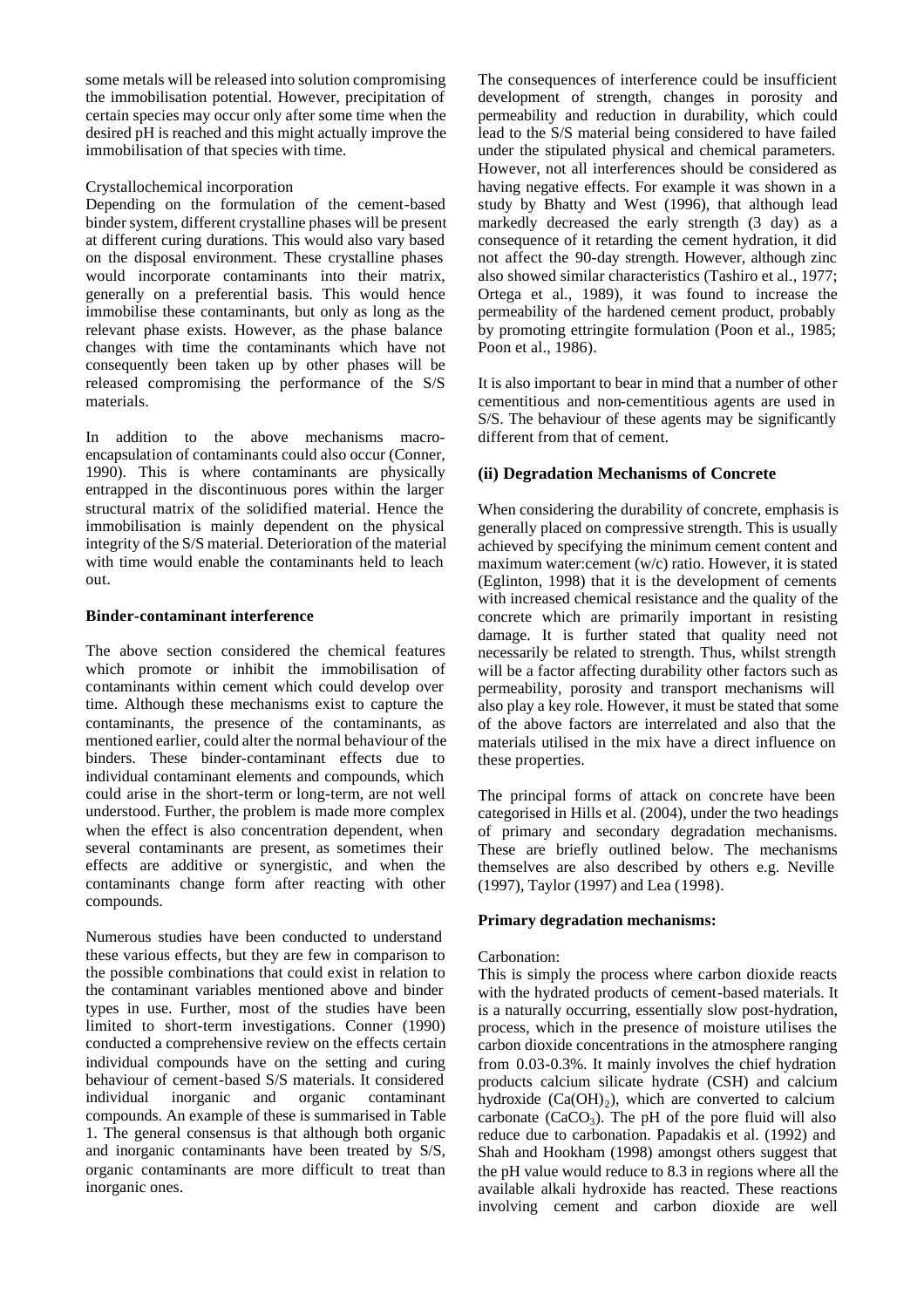documented (Reardon et al., 1989; Dewaele et al., 1991; Sarott et al., 1992) with the principal reactions being as shown in equations (1) and (2). This process is controlled by the diffusion of  $CO<sub>2</sub>$  into the cementitious material generally over a long time.

$$
\text{Ca(OH)}_{2(s)} + \text{CO}_{2(g)} \longrightarrow \text{CaCO}_{3(s)} + \text{H}_2\text{O}_{(1)} \tag{1}
$$

$$
CSH_{(s)} + CO_{2(g)} \longrightarrow CaCO_{3(s)} + silica gel + H_2O_{(1)} \tag{2}
$$

The rate at which carbonation will occur depends on the influence of many factors. These include diffusivity of  $CO<sub>2</sub>$  and its concentration, moisture content in the material, relative humidity of the surrounding atmosphere, permeability of the material which depends on the water to cement (w/c) ratio and the level of compaction, the binder(s) used, the degree of hydration (Neville, 1997) and also temperature (Walker, 2002). Other environments also exist in which carbonation could take place. These are in natural waters whose pH is generally about 5.7 and ground water, which could be more acidic and could have a pH as low as 3.8 (Eglinton, 1998).

Carbonation by itself does not cause deterioration of the material but can have important effects on the microstructure (Neville, 1997). These include volume changes, which cause cracking and increased permeability, and softening of the cement paste, all of which potentially lower the strength. In contrast higher strengths are obtained by the lowering of permeability due to precipitation of  $CaCO<sub>3</sub>$  in the pore spaces. Which effect prevails will depend on the circumstances of each situation. The lowering of the pH of pore fluids leads to the depassivation of any reinforcement (i.e. corrosion of reinforcement) present in concrete (Lea, 1998). This has led to the common belief that carbonation is deleterious to concrete products, which in this context is only relevant to S/S materials if used within reinforced concrete. However, carbonation as a result of the reduction in pH of the pore fluids could make any present heavy metals more soluble and this could lead to unacceptable levels of contaminant leaching into the environment.

### Sulfate attack:

This is the process where naturally occurring sulfates or sulfates present in the binder material (e.g. gypsum), which are in solution, chemically react with compounds present in set cement-based material. Although all soluble sulfates have a deleterious effect on Portland cement (PC), the mechanism and severity of attack will vary according to the base present (Eglinton, 1998). Generally it is the sulfates of sodium and magnesium which are considered as the active salts for sulfate attack (Neville, 1997). Calcium sulfate is also considered as it may also exist initially, or be formed as the secondary step of the reaction of sodium or magnesium sulfate and contribute to the attack. The principal reactions are shown in equations (3) to (5). Magnesium sulfate has a more far-reaching action than the other sulfates and can additionally decompose the hydrated calcium silicates (Neville, 1997; Eglinton, 1998) and this is shown by

equation (5). This reaction can proceed further over a long period of time to form a hydrated magnesium silicate which appears to have no binding power and it can also cause the destruction of CSH (Neville, 1997; Eglinton, 1998).

$$
Ca(OH)2 + Na2SO4/MgSO4.xH2O \longrightarrow CaSO4.2H2O + NaOH/Mg(OH)2 + H2O
$$
\n(3)

$$
3CaO.AI2O3.12H2O + Na2SO4/MgSO4/CaSO4.xH2O →
$$
  
\n
$$
3CaO.AI2O3.3CaSO4.yH2O (ettingite) +
$$
  
\n
$$
H2O + NaOH/Mg(OH)2/Ca(OH)2 (4)
$$

$$
3CaO.2SiO2 + MgSO4.7H2O \longrightarrow CaSO4.2H2O (gypsum) + Mg(OH)2 + SiO2
$$
\n(5)

This process is controlled by diffusion in saturated pore conditions and by capillary suction in dry pore conditions (Hilsdorf, 1995). The rate and amount of deterioration due to sulfate attack will depend on factors such as concentration and type of sulfate, amount of calcium hydroxide and calcium aluminate, cement content, water/cement ratio, porosity and permeability, and acidic conditions.

Sulfate attack will cause expansion, cracking or spalling or softening and disintegration. The expansion which is as a result of the increase in the solid volume is caused by the conversion of calcium hydroxide to gypsum (Eglinton, 1998) and then also by the conversion of the hydrated calcium aluminate with gypsum to calcium sulfoaluminate (Eglinton, 1998; Shah and Hookham 1998). The softening and disintegration is specifically due to the attack by magnesium sulfate as mentioned earlier and leads to strength loss and cracking.

The thaumasite form of sulfate attack could occur with the production of the non-binding calcium carbonate silicate sulfate hydrate (thaumasite). This formation is a possibility in the presence of sulfate and carbonate when there is high humidity and low temperature conditions (St. John et al., 1998; BRE, 2001; Marsh, 2002).

Portland cement is susceptible to sulfate attack and over time cements such as sulfate-resisting Portland, pozzolanic and Portland blastfurnace cements have been produced to minimise the attack. These have been achieved mainly with the change in composition of the cementitious material. Although these cements have a higher resistance, they are not immune to sulfate attack in all situations and at all concentrations of sulfate in solution (Eglinton, 1998). However, it should also be noted that sulfates are frequently associated with acidic ground conditions and hence even when sulfates may not affect S/S materials directly, acids might.

Guidance on concrete in aggressive ground is given in BRE Special Digest 1 (BRE, 2001). Guidance on protecting S/S materials from sulfate attack in earthworks applications is given in the Highways Advice Note 74/00 (DMRB 4.1.6) and limiting values for sulfur compounds in earthworks applications are given in the Specification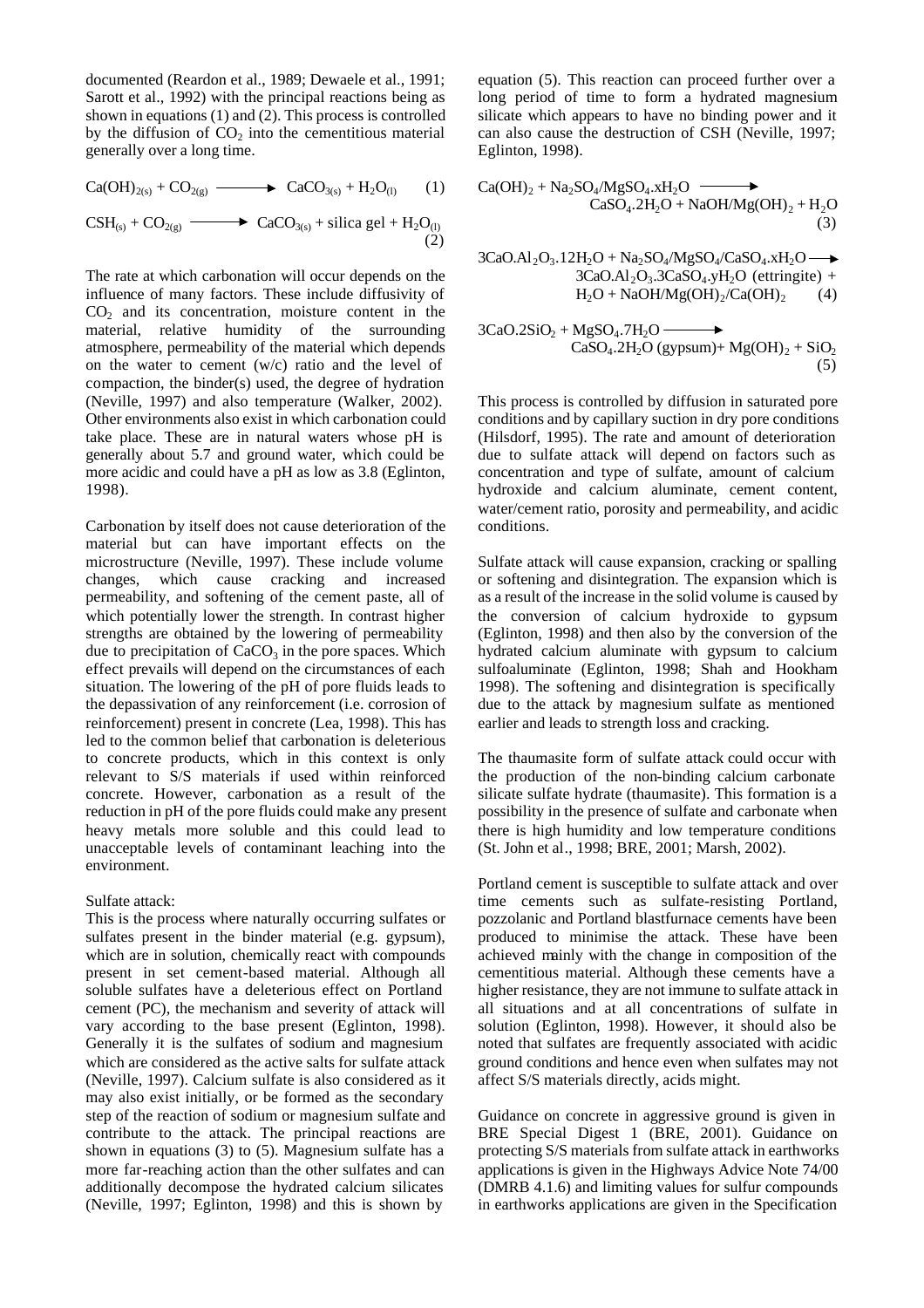for Highway Works (MCHW 1). The presence of reduced sulfur compounds, such as pyrite, as well as soluble sulfates has to be taken into account (Reid et al., 2001). Providing the existing guidance is adhered to and appropriate testing undertaken, sulfate attack should not be a problem for S/S materials.

# Chloride attack:

Primarily, although not important from the point of view of S/S material, chloride attack is the process which causes corrosion of reinforcement in concrete. Other processes include the interaction of chloride ions with hydration products. Chlorides may be present in concrete either because they have been incorporated in the mixture, due to use of contaminated material, seawater or brackish water, or because of chloride ion ingress from outside, due to exposure to de-icing salts, seawater or brackish groundwater. It is the ingress of chloride ions which is usually expected to contribute to the problem of chloride attack (Neville, 1997). The penetration of chloride ions occurs by transport of water containing chloride, by the diffusion of ions in the water and by absorption (Neville, 1997). The factors that influence the ingress of chloride ions include cycles of wetting and drying, concentration of the chloride ions and other ions, permeability and porosity, and the pH of the pore water.

Chloride attack as mentioned earlier causes corrosion of the reinforcement and the expansion produced by rust causes the surrounding material to crack and spall (Taylor, 1997). Also the interaction between chloride ions and hydrated products is thought to contribute to frost damage through the expansive precipitation of chloride salts (Hills et al., 2004).

A study by Page et al. (1986) showed that the binding and diffusivity of chloride ions play an important role in controlling chloride-induced corrosion. The main forms of binding of chloride ions are by reaction with the tricalcium aluminate and tetracalcium aluminoferrite, which result in the formation of calcium chloroaluminate and calcium chloroferrite respectively (Neville, 1997). Hence this implies that materials with higher quantities of tricalcium aluminate will reduce chloride attack but unfortunately these then could be susceptible to sulfate attack.

### Alkali-Aggregate reaction:

This is the process where hydroxyl ions in the pore solution react with minerals in the aggregate. The most important reaction is the alkali-silicate reaction (ASR). The alkaline hydroxides are derived from sodium and potassium alkalis in the pore solution where cement is the main source for the alkalis and the reactive forms of silica include opal, chalcedony and tridymite. The ASR occurs only in the presence of water and calcium ions, and results in an alkali-silicate gel being formed in planes of weakness, in the aggregate pores or on the aggregate surface (Taylor, 1997; Neville, 1997). The gel formation is similar to that of a pozzolanic reaction, but as this happens in an environment poor in calcium ions in relation to the rate of gel formation, the gels persist for long periods without being converted to CSH, unlike in what takes place in a pozzolanic reaction (Taylor, 1997).

The factors that influence the rate at which the reaction proceeds include presence of water and calcium ions, presence of other ions, humidity, pH, permeability, availability of alkali and silicate, size of the siliceous particles (Diamond and Thaulow, 1974) and temperature. Depending on these factors the process could take from a few months to as long as a few years. The gel absorbs water and swells, but as the gel is confined it exerts pressure on the surrounding material and as a result causes expansion, cracking and disruption of the hydrated cement paste (Neville, 1997).

The best approach to prevent ASR is to remove the main variables which cause the reaction to take place. The types of aggregate that are susceptible to ASR are well known and are listed in standards and guidance documents, and should be avoided for S/S materials. Also, drying out the S/S material and eliminating calcium ions, alkalis and silica may help. In practice it is possible to dry out the material and to maintain its dryness thereafter, which has been suggested as the only means of stopping ASR (Neville, 1997) and/or lowering the pH. The other variables are made available from the material itself hence it is not practically possible eliminate them. However, it is possible to reduce the consequences of ASR by reducing contributing materials such as silica, with the exception of microsilica which may be good at reducing ASR. Also reducing the permeability reduces the movement of the aggressive agents, and pozzolanas and ground granulated blastfurnace slag help to reduce permeability.

## **Secondary degradation mechanisms:**

### Damage due to freeze/thaw cycles:

This is the process where water in the pores freezes as the temperature drops and then thaws with subsequent increase in temperature. In service this is a cyclic process and it intensifies the damage caused to the material. As it is related to the freezing of water in pores, water is essential for the mechanism to proceed. Hence this action takes place mainly within the hardened cement paste and not in the larger voids, as these are usually air-filled (Powers, 1956). Various theories exist for frost damage. Earlier theories associated damage directly with the volume expansion that occurs on freezing, which is based on the fact that the space available is insufficient to accommodate this additional volume (Taylor, 1997; Eglinton, 1998). The damage was also attributed to the development of pressure due to the growth of ice lenses parallel to the surface caused by the migration of water from capillaries (Taylor, 1997). Some such as Powers (1945) attributed the damage to the development of water pressure within the capillaries as ice crystals grow. Osmotic pressure arising also causes water to move within capillaries and this too aids in frost damage.

The factors that influence the damage include amount of freezable water, exposure conditions, pore size and porosity in addition to permeability, rate of absorption and degree of saturation. The damage due to frost action is generally first observed as a flaking of the surface which then gradually moves inwards, although deep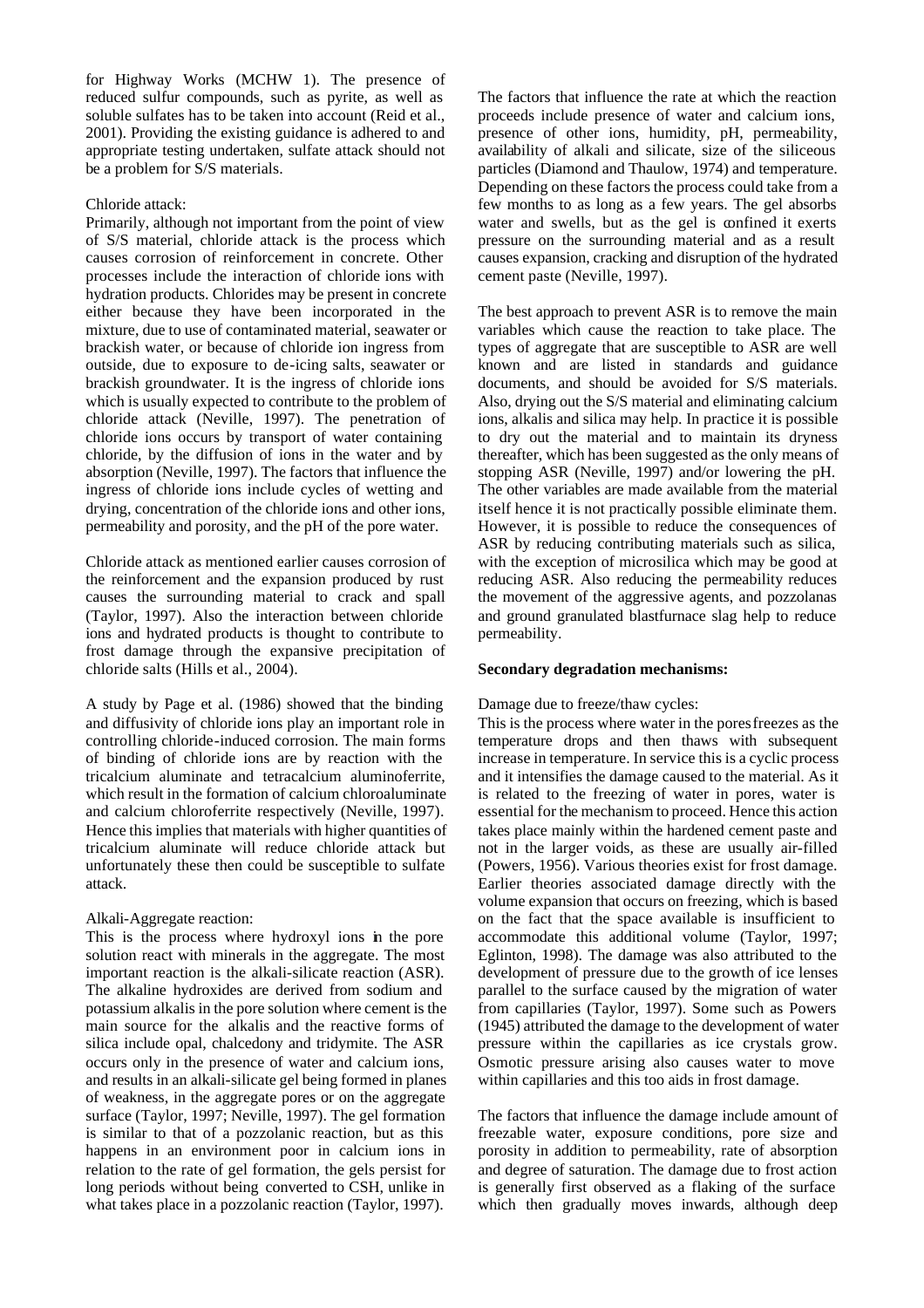fissures/cracks may occur, especially in poor concrete (Taylor, 1997; Eglinton, 1998). The worst conditions for frost action occur when the surface area exposed to the weather is large and remains wet for long periods (Eglinton, 1998).

The basic requirement for resisting frost damage is for the material to be of low permeability and absorption. It also needs the material to be of good quality. Other forms of protection are burial of material below the depth of frost penetration and air entrainment. In the UK, it is generally agreed that the depth is 1 metre owing to the insulation properties of soil.

## Damage due to wet/dry cycles:

This is the process where the material is subjected to wet and dry exposure conditions. This may occur as a result of fluctuating water table, or penetration of rainwater or floodwater. Here too the effect is more pronounced when the process is cyclic. Damage is in the form of cracking caused by the expansion of constituents in the material. The expansion is caused by the absorption of water by the cement gels and other absorbing material in the cement-based material resulting in the water molecules acting against the cohesive forces to force the particles further apart. Further, the movement of water into the material reduces the surface tension of the gel and this allows a smaller expansion to occur (Powers, 1959).

This action could be remedied by having a low permeability, high quality material and by preventing exposure to water.

### Shrinkage:

This is the process whereby the material reduces in volume. It could happen due to various reasons and at different stages in the life of a material in which the water moves out of the pores. Some of the types of shrinkage are considered below.

*Plastic shrinkage*: shrinkage due to water loss caused by evaporation or suction by adjacent dry material such as soil (L'Hermite, 1960) when the material is still in the plastic state. This begins at the surface.

*Drying shrinkage*: shrinkage due to withdrawal of water from set material exposed to unsaturated air. The removal of absorbed water is the significant component in relation to the removal of free water. Part of this movement is reversible when exposed to water, but there is a component which will not be recovered. This could occur over a long period of time (Neville, 1997).

*Carbonation shrinkage*: shrinkage due to the breakdown of hydroxyl ions or removal of combined water, in the presence of carbon dioxide, from solid areas in the hydrated cement and replacing them with carbonate ions in spaces free from stress (Neville, 1997; Lawrence, 1998). This temporarily increases the compressibility of the material allowing shrinkage to occur.

In the above types, the amount of shrinkage will depend on the amount of water available for withdrawal and the duration over which it happens, and other factors such as temperature, humidity, exposure conditions, permeability, porosity and material shape and size. However, for carbonation shrinkage the issues with water are not directly significant. The magnitude of drying shrinkage is independent of the rate of drying, except under extreme ranges (Neville, 1997). A situation of extreme ranges is when the material is transferred directly from water to be exposed to a very low humidity environment.

The problem associated with shrinkage is that it leads to the development of cracks and under extreme conditions, as mentioned above, can lead to more pronounced fracture as it does not allow relief of stress by creep (Neville, 1997).

Shrinkage could be minimised by controlling the w/c ratio, which would also control the strength and hence the cracking, and by controlling the other factors mentioned earlier. Use of expansive cements to compensate for shrinkage could also be adopted, but these do not prevent the development of shrinkage. Also including aggregates in the material reduces shrinkage, but the amount of reduction will depend on the type and amount of aggregates in the material. Prolonged curing only delays the advent of shrinkage and in fact well-cured concrete is said to shrink faster (Neville, 1962).

## Settlement:

This is the process where the material settles under its own weight or external load. This is generally applicable to fresh concrete and it is the differential settlement that is of main concern. Differential settlement can occur as a result of some obstruction such as large particles of aggregate. The settlement in fresh concrete, termed 'plastic' settlement, generally leads to cracking on the surface. This can be overcome by the use of a dry mix, good compaction and by not allowing a rapid build-up of the material (Neville, 1997) used in the S/S process.

### Radiation damage:

This is mainly due to a rise in temperature as the absorbed energy of radiation is converted to heat. The greatest amount of heat is generated in the part of the concrete closest to the source of radiation. The failure mechanism then proceeds as for fire damage. Another aspect of concern with regard to this damage is that harmful radiation can affect the microstructure of cement at the molecular level (such as breakage of Si-O bonds), in the same way that radiation affects human tissue.

### Fire damage:

This is the process by which materials exposed to high temperatures break down due to the stresses developed. As temperature increases, starting initially from the surface, the material starts to expand, but at temperatures greater than about  $300^{\circ}$ C the cement starts to contract due to water loss. However, aggregates continue to expand. These two opposing actions progressively weaken the material due to the build up of the resultant stresses. This results in loss of strength, spalling and cracking. A further consequence is that a material that has withstood a fire if subjected to wetting or moist air after cooling may expand and crack due to rehydration of calcium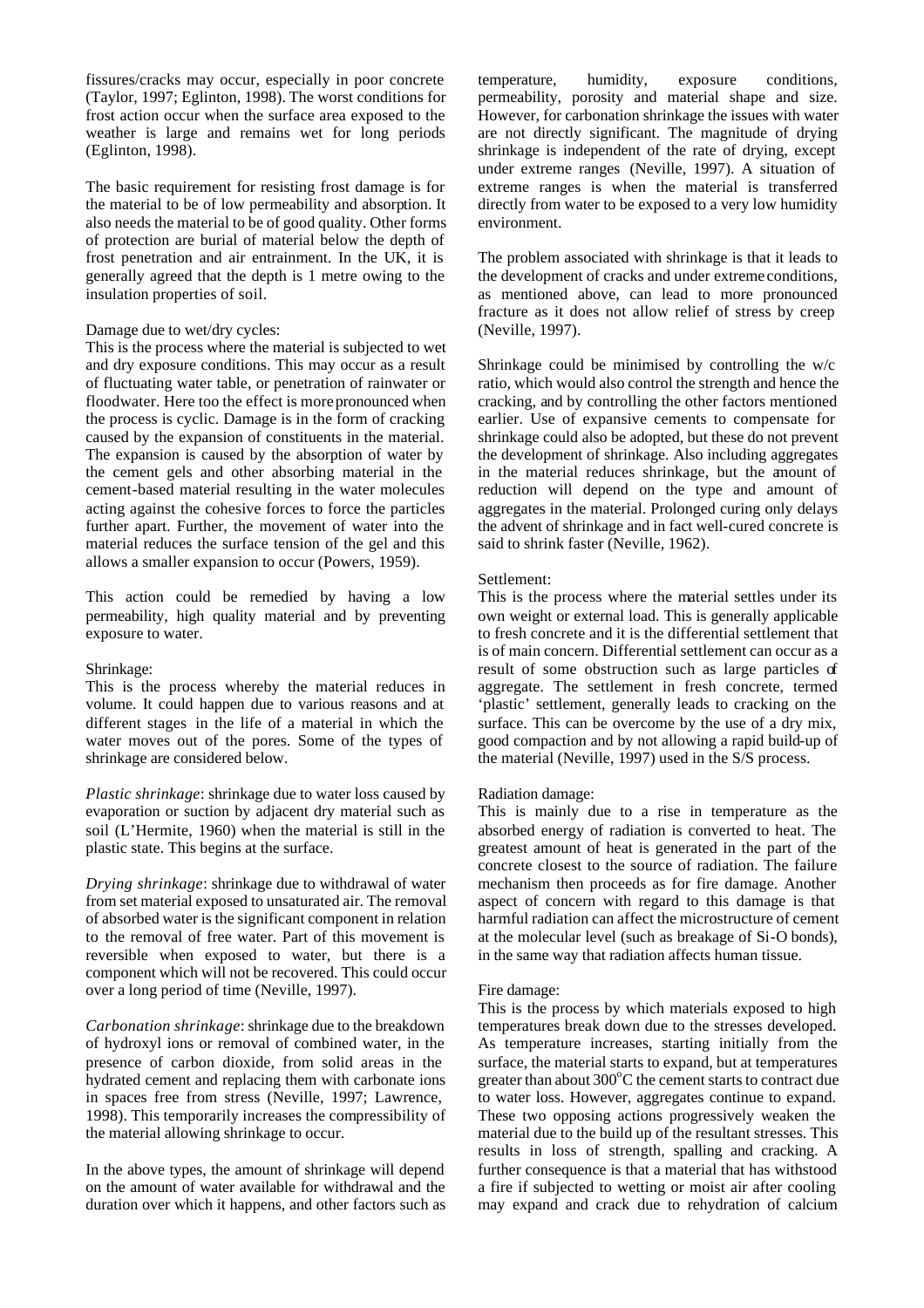oxides (as a result of the fire) to calcium hydroxide (Taylor, 1997; Eglinton, 1998). Further, extensive carbonation is also said to occur in fire-damaged material when left exposed for a few years (Taylor, 1997).

The duration of exposure to heat plays a vital role in resisting damage. This is because when subjected to longer exposure the damage could originate at a lower temperature and also the damage may progress more into the material.

The aggregates themselves will behave differently upon heating. For example, blastfurnace slag is shown to be highly resistant to fire exposure (Eglinton, 1998).

# **(iii) Degradation Mechanisms of Stabilised Uncontaminated Soils**

Various binders, especially cement and lime, have been used for the improvement of uncontaminated soils. This is usually quantified in terms of increased strength and reduced settlement potential. Hence, changes in mechanical, physical or chemical characteristics of such improved soils in the long-term could have correlations to those of S/S materials when the same binders are used and similar material consistencies are produced.

Most of the factors relating to binders were outlined in the earlier section under concrete.

Although several studies have been carried out on soilcement mixes it seems that only two aspects of real-time long-term change have been considered namely strength increase with time and possible strength decrease with time due to deterioration. Kujala et al. (1985) and references cited in Terashi (2003) are amongst many who reported long-term strength increase of soil-cement mixes. On the other hand only a few such as Shihata and Baghdadi (2001), Kitazume et al. (2003) and Hayashi et al. (2003) reported the possibility of long-term deterioration. The deterioration mentioned by these references seems to be mainly related to the surrounding environment and caused by the leaching of calcium from the treated material to the untreated material (surrounding soil environment usually). This phenomenon occurs as a result of the free lime initially present in the mix and thereafter due to the degradation of the main cementing products. The aggressiveness of the permeant and its pH is expected to influence the timing of these processes.

Kitazume et al. (2003) conducted laboratory studies and showed generally that the deterioration, when measured in terms of penetration resistance, begins at the boundaries and then progresses inwards over time. A similar trend is seen in the calcium dissolution. Hence the deterioration was seen to be dependant on the surrounding environment, although the exposure environments had varying rates of influence, with some showing negligible influence. Hayashi et al. (2003) conducted field investigations on 17-year old deep mixed columns and reported that although leaching of calcium took place from the treated columns to the untreated surrounding soils, the extent and magnitude of strength reduction at the outer edges of the columns was very

small. However, the strength in the central portion increased with time, confirming that it is the outer region which is generally prone to deterioration. Some numerical analysis has also been undertaken by Nishida et al. (2003) as part of their study on the 17-year soil cement column. Here they show that the related changes in Ca/Si mole ratio, or void ratio, to calcium leaching can be expressed by numerical analysis using ion migration and calcium leaching models.

In a similar manner, Sherwood (1993) outlined the chief factors that affect the strength of lime and cement stabilised soils. These were the chemical and physical composition of the soil and the subsequent external environment. The latter is mainly influenced by temperature and moisture conditions of the surroundings. He categorised the soil constituents as inert, beneficial and deleterious based on the chemical effect they will have on the stabilised soils. He included organic matter, sulfates, sulfides and carbon dioxide under deleterious constituents. The physical composition was considered based on how it affected the degree of compaction achieved, moisture content required, ease of mixing the soil with the stabiliser and the stabiliser content required to give the desired strength.

The majority of the work in the UK involving lime has been related to road networks. Biczysko (1996) reported on the long-term performance of lime stabilised road subgrade constructed in the early 1980s. This long-term investigation was able to confirm the durability and effective service of the lime stabilised subgrade. Longer term proof of performance is available in other countries (Greaves, 1996). In this respect Kelley (1977) reviewed the use of the soil stabilisation process at numerous sites in the USA between 1940 and 1960, and found that these sites performed well over a 25-30 year period with minimal maintenance.

# **(iv) Degradation Mechanisms of Rock and Soil**

Unlike concrete, there is principally only one main degradation mechanism in rock and soil and this is weathering. Weathering in this case could be described as the process by which the material is broken down due to external factors such as rain, frost, wind, temperature, plants and organisms. Based on this explanation weathering could be considered under three categories, viz. physical, chemical and biological. In addition to external factors, the degree to which weathering would occur is also dependent on the material's intrinsic properties, including the stability of the minerals present under the current environmental conditions (Hills et al., 2004).

Weathering reactions only occur where materials are exposed to the atmosphere for prolonged periods. In most cases, S/S materials will be designed to be protected from the elements, and hence should not be subjected to the processes that affect rocks and soils. These processes would only be relevant if the materials were not designed properly or were exposed in the long-term in an uncontrolled fashion.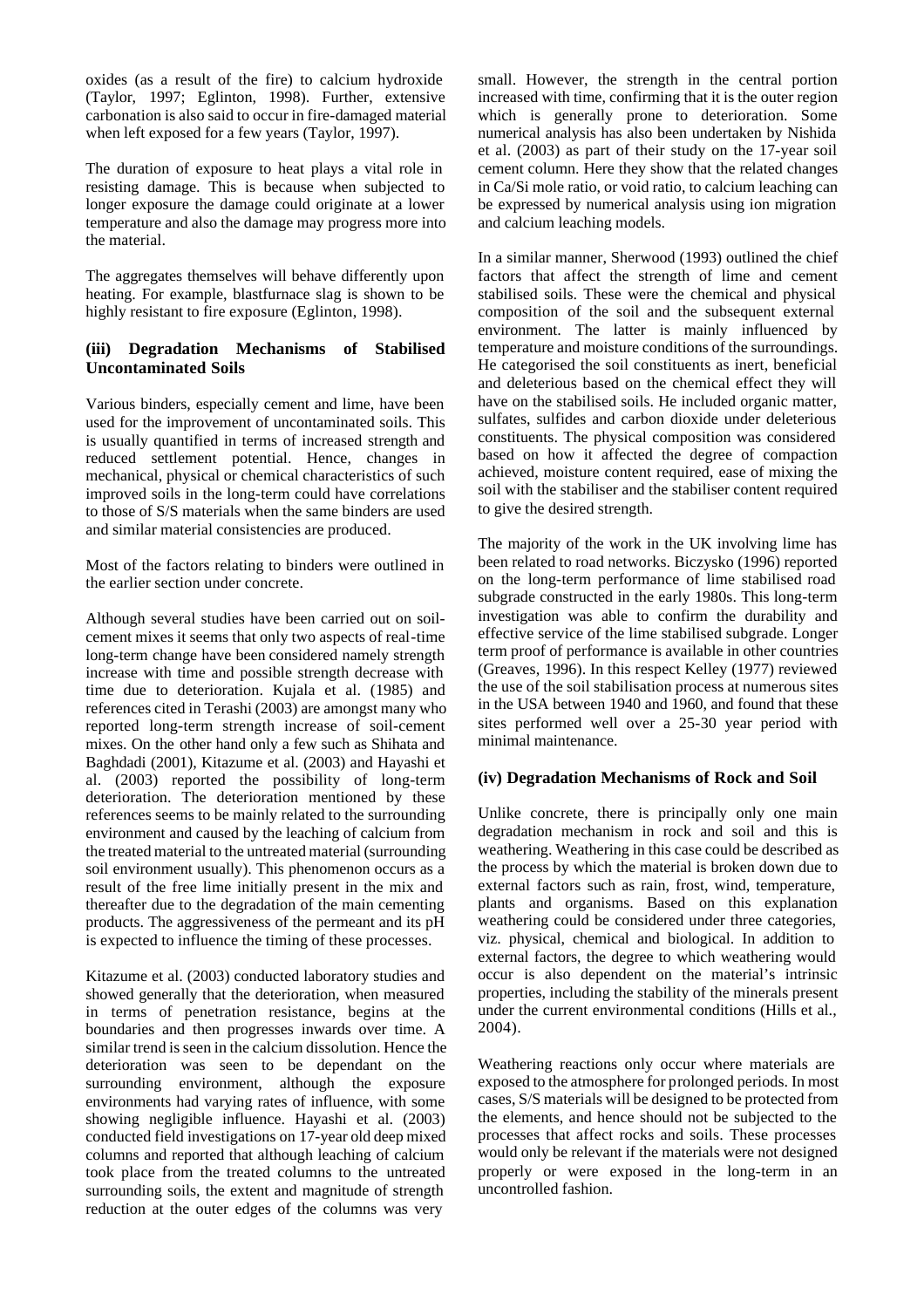## Physical weathering:

This is also termed mechanical weathering or disintegration and is the process of breakdown of rocks without a considerable change to their mineralogy due to the action of temperature, impact from raindrops and abrasion from mineral particles carried by the wind. Hence the net effect is particle size reduction, increased surface area and unchanged chemical composition. The various processes involved can be categorised as mechanical unloading/loading, thermal loading, wetting and drying, crystallisation and pneumatic loading (Blyth and de Freitas, 1984).

Mechanical unloading, as a result of erosion at the surface, will allow the rock to expand and will cause breakdown due to tension cracks, spalling and fracturing. Mechanical loading, as a result of impact and abrasion of windborne particles and raindrops, will cause breakdown by erosion, fragmentation and pitting. Freezing/thawing, due to frost action, will cause flaking, fissuring and cracking. Wetting/drying, will cause swelling and shrinkage and will lead to flaking and cracking. Heating/cooling will cause damage such as cracking and fissuring due to expansion and contraction. Crystallisation will cause damage due to expansion of pores and fissures and is most severe when salt crystal growth occurs within a confined pore space.

# Chemical weathering:

This is also termed decomposition and is the process of breakdown of minerals into new compounds due to the action of chemical agents such as acid in the air, rain and river water (Blyth and de Freitas, 1984). Water is an essential factor for decomposition of materials. There are several processes involved in chemical weathering including solution, carbonation, oxidation, reduction, hydration, hydrolysis and leaching. The rate of these processes depends on the availability of water and hence is greater in wet than in dry climates.

Chemical weathering is observed most readily in its solvent action on some rocks such as limestone where calcium bicarbonate is formed due to the action of carbon dioxide in the presence of water dissolving the limestone and forming depressions. In rocks, it often results in a deep weathering profile within the mass due to the chemical processes associated with deep percolating water.

# Biological weathering:

This describes mechanical and chemical changes in the material that could be directly related to the activities of animals and plants. This is considered less significant in relation to the other two, but is noticeable in aggregates. Degradation could occur in several forms. Animals burrowing into the ground and moving rock fragments and sediment, aid in the disintegration of rocks and rock fragments. Fungi and Lichens, which are acid producing micro-organisms that live on rocks and dissolve nutrients (phosphorus, calcium), assist in the breakdown and weathering of rocks. Organic products derived from plants through the action of micro-organisms aid in causing chemical decay in rock. Plant roots hasten the mechanical breakdown as they penetrate into cracks and

wedge apart the material. The damage could be minimised by attempting to keep the area of concern free of vegetation and animals.

# **METHODS OF ASSESSING PERFORMANCE OVER TIME**

There is a need for observing and understanding the behaviour of S/S materials over time in order to assess their durability and long-term performance. This is in addition to the need to predict this behaviour so that it can be taken into account at the design stage of S/S systems. There is currently concern about the lack of evidence of validation work in the long-term both in the laboratory and in the field. Although several attempts have been made at predicting the behaviour of S/S materials, there is still considerable lack of information on the long-term behaviour. Hence there is a need for formulation and verification of predictive techniques. This could be achieved experimentally, by using accelerated tests or developing techniques for predicting the ageing of S/S material, and/or numerically by using existing tools such as neural network analysis and risk assessment tools or by developing new tools or models.

Although many degradation mechanisms have been outlined, assessment of the durability of S/S materials is generally based on a few selected properties of the material that would be affected as a result of one or a combination of those mechanisms. The studies on realtime, accelerated tests and ageing, and predictive modelling have generally concentrated on these few selected properties. The most common of these is measuring the release of contaminants in the leachate either directly or by adopting a test procedure as outlined in Perera et al. (2004) and others (WTC, 1990; Lewin et al., 1994; van der Sloot et al., 1997). The other properties of common interest would be strength (generally, the unconfined compressive strength), permeability, weathering (freeze/thaw and wet/dry) and leachate pH. However, all these tests have not been collectively adopted in many research and commercial projects, and in some instances, different properties have been determined.

It must be stated that predicting the behaviour of S/S materials, such as the rate of release of contaminants, is not straightforward. This is mainly due to the variability of the material in question, its behavioural developments over time, and the lack of comprehensive knowledge on the binder-to-binder, binder-to-contaminant and contaminant-to-contaminant interactions. The use of composite binder systems and a plethora of contaminants, which are of varying concentrations, increase the scale of the problem further. The lack of sufficient information available on the characterisation of material and service environment especially in commercial projects is also a problem when attempting to predict the long-term behaviour of S/S materials.

However, some work has been undertaken in attempting to model various behavioural modes using existing models or modified versions of models, and some of these have shown promise. Having said that most models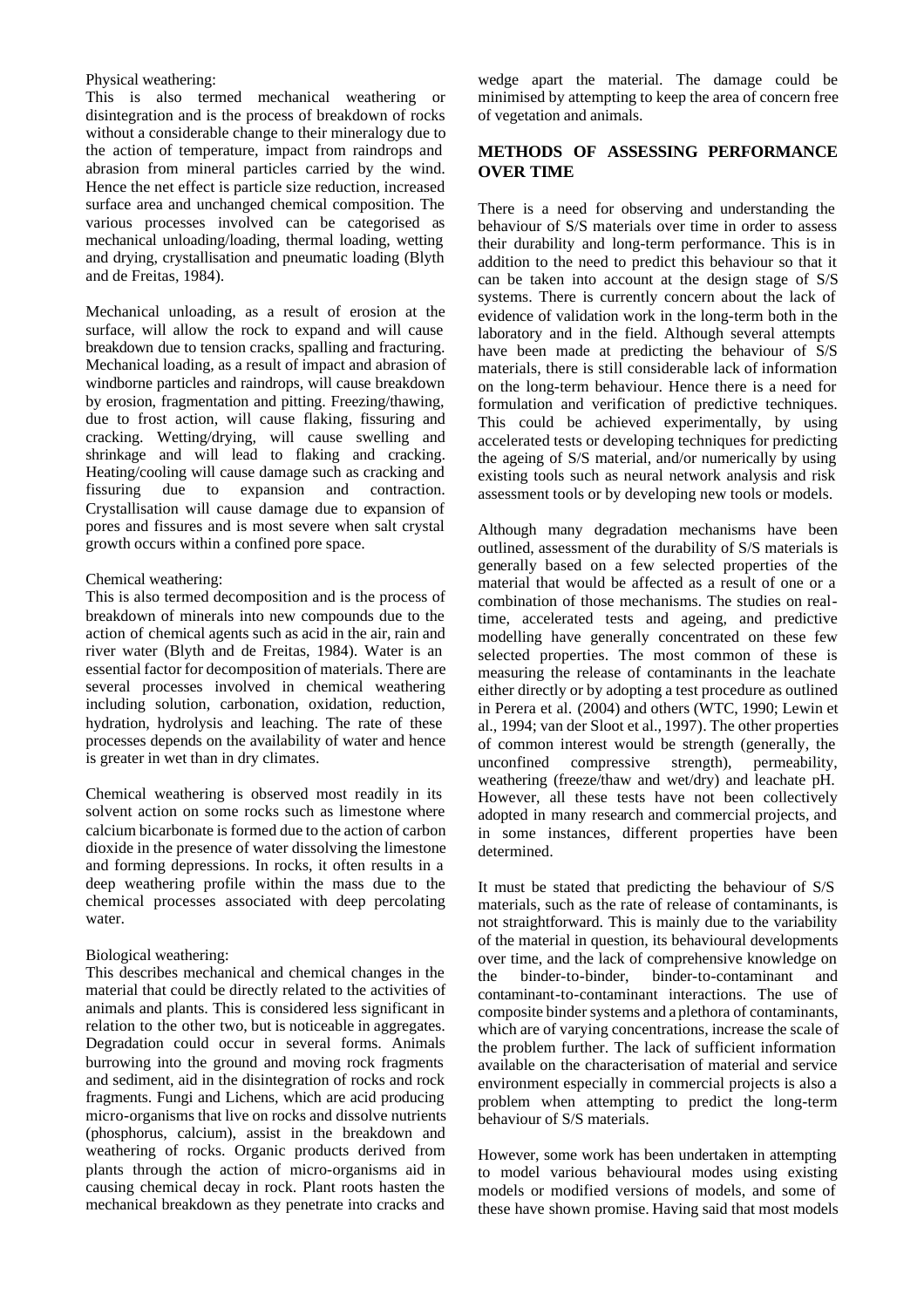have considered only one or a few factors of degradation or interaction mechanisms. As none of these models has considered all the most dominant mechanisms collectively, their usefulness is limited and they are not robust. Some of these models, which are not restricted to work carried out in the UK, have been outlined in Hills et al. (2004) (Table 2). Therefore, although modelling using various techniques is useful to predict the behaviour of S/S materials based on selected properties or degradation mechanism, it still requires to be developed further prior to being accepted as a predictive tool for assessing the performance of S/S materials over time.

Another factor which hinders the process of modelling is the lack of availability of real-time data. This is required for the verification of any predictive model used. Databases of real-time data are being developed but only slowly (Atkins et al., 1992), as developing these is considered less attractive than the prospect of carrying out rapid computer-based calculations of modelling.

Real-time validation based on material properties is essential, as this is the only exact method of knowing the performance of a material over time. It also provides information for the back analysis of modelling work. However, even here the reliability of the information will depend on various factors. These include proper documentation of source material and characterisation, consistent use of a set test method regime and its procedure over all time durations of testing, consistent extraction and sample preparation procedures in the case of extracted samples and consistent curing conditions in the case of laboratory samples. Another factor that should be considered is that comparison of laboratory and field data should be performed with caution as the variability in the field is expected to be much greater than in a laboratory, which is generally under controlled conditions.

# **Real-Time Case Studies of Long-Term Performance**

Although essential, the biggest drawback with real-time performance work is that it is a site-specific justification system and thus its success or failure is only known on a real-time basis. If it is a failure then it is a problem which needs to be rectified even though some damage would already have been caused as a result of the failure. If it is a success, which is again based on the results achieving levels of acceptance after a fair number of years of monitoring, then it could be applied with a fair degree of confidence to treat other but only very similar materials. This cautiousness is needed because of the uncertainties regarding the various interactions that could take place within materials and over time.

Several studies have been conducted to observe the behaviour of S/S materials over time. These cover studies on treatment of contaminated soil and waste. In this report only studies on S/S treated materials which include tests exceeding one year after treatment have been considered.

# **Artificial fishing reefs site, New York, USA**

A project to investigate the environmental consequences of utilising stabilised waste blocks as construction material for artificial fishing reefs was carried out in New York, USA (Hockley and van der Sloot, 1991). A Portland cement and lime mix was used as the binder to treat a coal combustion waste, which was formed into blocks and then placed at a 40m depth in seawater. A block was retrieved after 8 years and analysed for strength, and chemical and mineralogical profiling including SEM, EDAX and XRD. Other investigations were undertaken on blocks retrieved after 18 months (van der Sloot et al., 1985) and 4 years of exposure (Woodhead et al., 1984; Parker et al., 1985; Roethel and Oakley, 1985; van der Sloot et al., 1985; Woodhead and Jacobson, 1985). Further, some blocks were placed in fresh water and analysed after 1 year's exposure (Flynn et al., 1985). It was concluded that the strength was unaffected and that the precipitation and dissolution processes moved as a sharp boundary penetrating about 10-20mm in 8 years with the leaching of minor elements being restricted to this region. It was also concluded that precipitation of non-reactive sea salts in the pores near the surface restricted diffusion (pore refinement) and that this may have minimised any degradation of the block matrix as the block exposed to freshwater for 1 year showed marked surface softening.

## **Douglassville, USA**

A contaminated site in Douglassville, USA, was treated ex-situ using a mobile field blending unit (de Percin and Sawyer, 1991). The site was contaminated at different locations with primarily different levels of lead, oil and grease, and minor concentrations of volatile and semivolatile organics. Six locations were selected for treatment. The soil from the designated locations was excavated, screened and treated by mixing with Portland cement and a proprietary additive (Chloranan). The additive was added to neutralise the effect of the organics on the hydration of cement. The blended mixtures were placed in moulds for curing for 48-96 hours prior to being de-moulded and replaced into the excavation holes which had been modified by adding a liner and some clean soil. The blocks were also covered with additional clean soil. Cores were taken from the same blocks after 28 days, 9 months and 18 months, and samples analysed for properties such as bulk density, moisture content, UCS, freeze-thaw and wet-dry durability, permeability and TCLP leachate. Microstructural examination using SEM, optical microscopy and XRD were also undertaken. The investigation concluded that (i) there was little or no observed deterioration of the test blocks, (ii) while the heavy metals remained immobilised, the organic concentrations decreased with time, and (iii) the curing process was still continuing after 18 months.

### **Laboratory study, Baton Rouge, Los Angeles, USA**

A long-term laboratory research study was carried out in Los Angeles, USA to observe the behaviour of a Portland cement-electroplating sludge wasteform in the presence of copper nitrate (Roy and Cartledge, 1997). The amount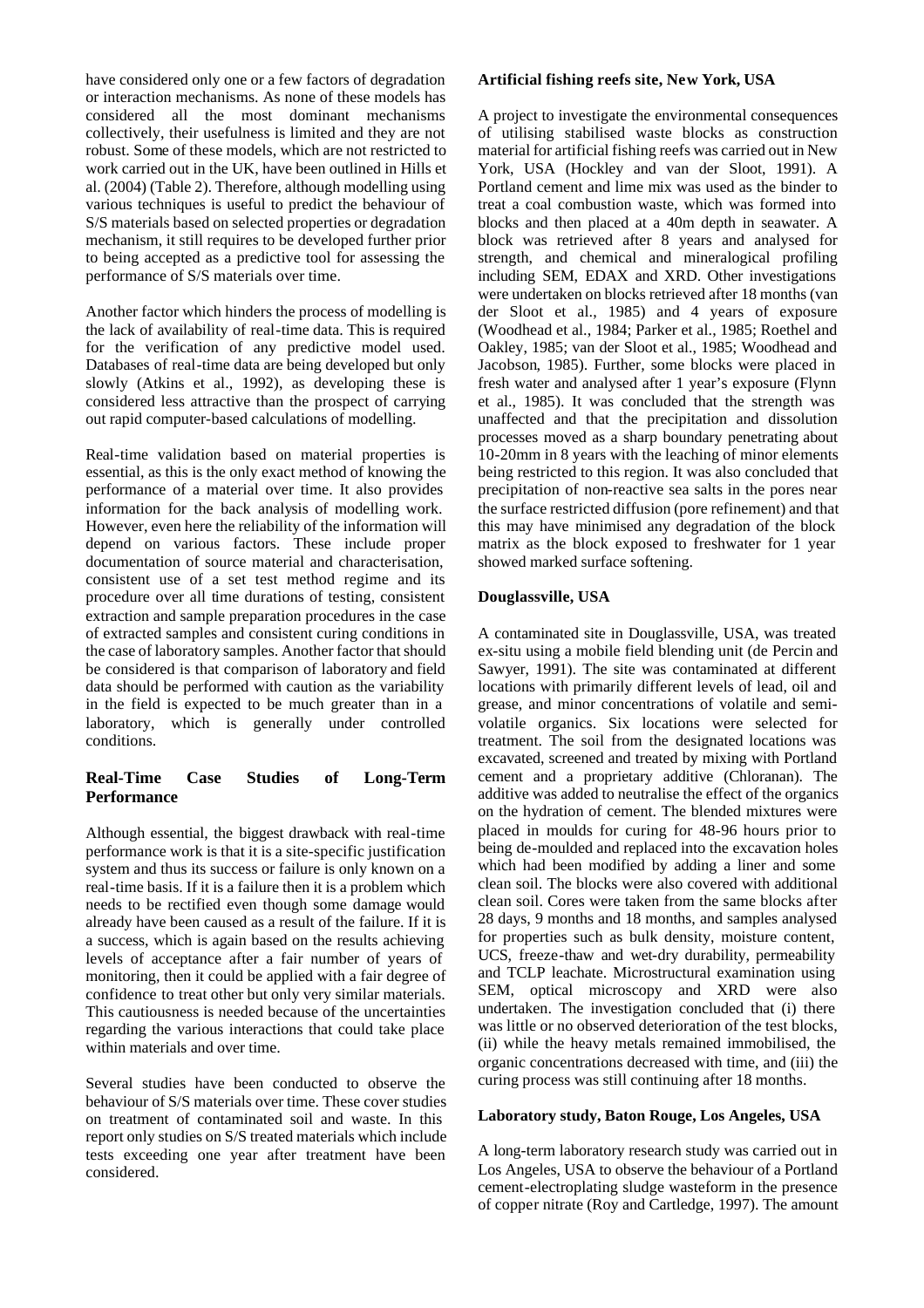of copper nitrate present was varied to include 2, 5 and 8% in the mix. The electroplating sludge contained Ni, Cr, Cd and Hg. The microchemistry and microstructural studies of these materials were conducted over a period of 8 years. This was achieved by adopting XRD, SEM, energy dispersive x-ray spectroscopy, thermal analysis and Fourier transform infrared spectroscopy (FTIR). The samples were stored in polyethylene bottles and most testing was conducted at 4 months, 4 years and 8 years. The study concluded that at a given copper nitrate loading there was very little visible change in the microstructure over time whilst subtle changes occurred in the microchemistry. This was mainly in the form of the emergence of CuO.3H<sub>2</sub>O and depletion of calcium hydroxide.

# **Laboratory experiments, Los Angeles, USA**

Another laboratory experiment was carried out in Los Angeles, USA to examine the behaviour over time of two arsenic salts treated using different binders (Akhter et al., 1997). The waste was treated using several binders comprising Portland cement (PC), PC without gypsum, fly ash (FA), silica fume, sodium silicate, bentonite, organoclay, white cement, PC with air entraining agent and high alumina refractory cements (Lumnite and Refcon). The wastes were  $NaAsO<sub>2</sub>$  and  $Na<sub>2</sub>HAsO<sub>4</sub>$ .7H<sub>2</sub>O. The treated samples were placed in vials, sealed and kept at room temperature prior to testing at 28 days, 1 year and 3 years after mixing. The analysis comprised of TCLP leachability, magic angle spinning nuclear magnetic resonance spectroscopy (MAS-NMR), XRD and derivative thermogravimetry (DTG). The main finding of the research was that PC-FA mixtures showed substantial respeciation during long curing times and that the matrix changes correlated with increased leachability. This indicated that such changes in the matrix over time had serious consequences for predictive leach modelling. In addition, it was vital to undertake long-term studies to understand the behaviour of matrices that were likely to undergo respeciation and resulting leachability changes over long curing periods.

# **A13: Thames Avenue, UK**

TRL carried out a long-term investigation of S/S material at the A13 Thames Avenue to Wennington: Contract 2, where the opportunity arose to investigate the site after 3 years of treatment (Reid and Clark, 2001). This project considered the applicability of adopting a lightly contaminated silt as a lightweight fill after treatment. The treated material was used in embankments over soft ground on the edge of Rainham Marshes. The description of the original project was given by Nettleton et al. (1996). The treatment, carried out with the aim of modifying the silt to produce an acceptable general fill, was achieved by mixing the silt with pfa in a 2:1 ratio and adding 3% lime. Samples of undisturbed blocks of the lime-modified material were obtained after 3 years and geotechnical and leaching tests were carried out to compare against the results during construction. Geotechnical tests showed no significant changes from the values obtained during construction, and the material remained within the specification limits. In the leaching

tests, the only significant change was that the pH of the leachate dropped from nearly 12 at the time of construction to 7.6 three years later. The pH of the soil showed a similar drop, from 10.7 to 8.2. This supported the results obtained from a test bed at TRL (see 'Laboratory and test bed study, Berkshire', below), that carbonation can occur over a period of a few years in service conditions. Concentrations of contaminants in the leachate were very low in both sets of tests, and did not present any threat to the environment. Based on the results it was concluded that the treatment at this low level of lime was solidification rather than stabilisation, and that treatment with similar levels of lime or other cementitious agents of certain contaminated materials could be a satisfactory method of utilising these as general fill.

# **Experimental landfill cell, Sarnia, Ontario, Canada**

A study was undertaken to observe the variability of field solidified waste (Stegemann et al., 1997). It involved the treatment of an electric arc furnace dust using a preprepared binder comprising blastfurnace slag, hydrated lime, silica fume, and sodium metasilicate. The mixing was performed either using a mobile treatment system or manually, and the treated materials were placed in a landfill cell. The collected samples were tested for various physical and chemical properties at several durations. The results of the UCS tests conducted at 56 days, 7 and 19 months indicated a doubling in strength from 56 days to 7 months followed by a decrease in strength of about 20% at 19 months. Although the strength values were satisfactory they never achieved the 56 day UCS of the design mix carried out in the laboratory. The variation in UCS over time indicated the variability of the treated material with time although the majority of the study was based on depicting the variability rather than time effect.

# **Wombwell site, Barnsley, UK**

A two-phase project was conducted, with the initial involvement of CIRIA and then TRL, to assess the suitability of a S/S treated system (Sansom and Jardine, 1997; Jardine and Johnson, 2000; Board et al., 2000a). The first study was carried out over the initial 18 months after placing the material and the second after 40 months. The study used 6 different contaminated soils and industrial waste by-products, which were treated with the Geodur S/S system. This system used cement as the binder together with a proprietary additive (Tracelok<sup>TM</sup>) and limestone aggregate. The mixing was performed using a concrete batching plant and the treated materials were transferred to a site in Wombwell, Barnsley where they were spread and compacted into ground slabs, and thereafter left exposed to natural weathering and leaching. Samples were also placed in moulds at the time of mixing for determination of crushing strength, bulk density, leachability, permeability, porosity and longterm durability and chemical compatibility after 1, 7 and 28 days, and 1 year. Cores were taken from the slabs initially at 3, 6 and 15 months (first phase) and again at 40 months (second phase) for testing as above. Part of the slab containing made ground was crushed and compacted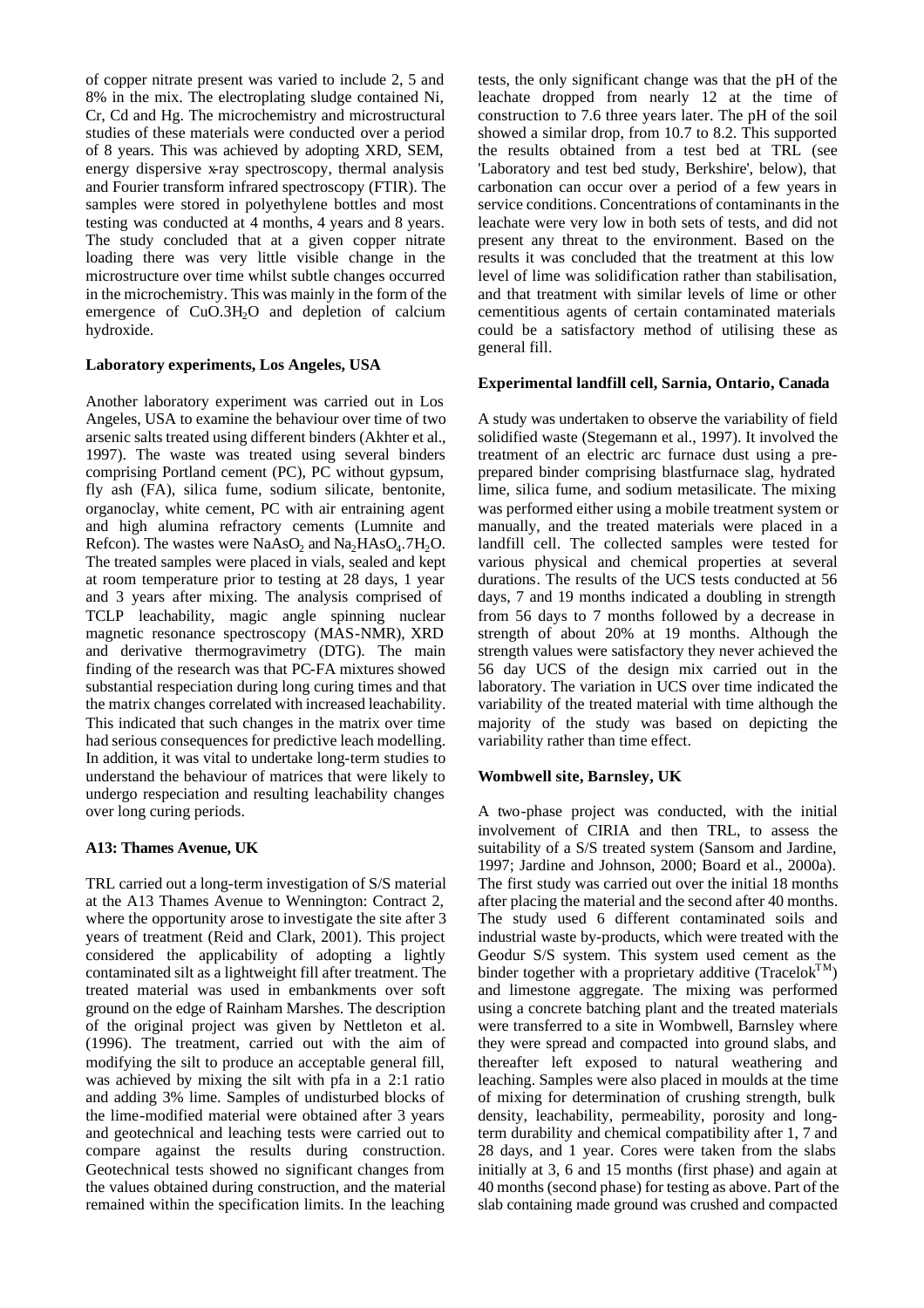after 1 year and left in place to test its suitability as an aggregate. Leachate collected at the base of the slab and collected surface run-off was also analysed. On strength, it was concluded that the different rates of gain of compressive strength over time for different materials were due to time dependant effects of the various contaminants, even though in this case all materials reached significant levels of strength after 28 days. The strength of all the materials increased with time, and there was no indication of any physical breakdown or loss of strength in the long term. Leaching tests showed that cadmium, mercury, nickel, zinc, hydrocarbons and PCBs were effectively immobilised by the S/S treatment. However aluminium, lead, chromium, phenols and PAHs were leached from one or more of the materials at concentrations greater than the Environmental Quality Standards. Using the scheme proposed in the CIRIA Report 167 (Baldwin et al., 1997), four of the six treated materials fell into Group 1 (no restrictions on use based on potential to affect water quality) and two fell into Group 2 (may require some restrictions on use based on potential to affect water quality). Samples of drainage water from the site were of high quality, suggesting little leaching of contaminants was actually taking place. On the aspect of the reuse potential, it was concluded that the resulting made ground S/S material achieved the physical specifications required for a material to be reused in several road construction applications (Board et al., 2000b). In addition, the other treated materials were considered to be transformed into viable, relatively strong and durable construction materials (Jardine and Johnson, 2000).

# **West Drayton, Middlesex, UK**

An in-situ trial treatment was carried out on a contaminated site in West Drayton, near Heathrow Airport (Al-Tabbaa and Evans, 1998; Al-Tabbaa et al., 1998). The site was an old chemical works site contaminated with a mixture of heavy metals and organic compounds with concentrations of up to 3000mg/kg of lead and copper, 2000mg/kg of mineral oil and 9000mg/kg of total petroleum hydrocarbons. The treatment of the  $14m<sup>3</sup>$  of soil was carried out using a soil mixing auger which applied seven different cement-based grouts, that also contained pfa, lime and/or bentonite. Samples of the treated ground were cored initially at 2 months after treatment and then again at 4.5 years for testing at 2, 14 and 28 months and 5 years respectively (Al-Tabbaa and Evans, 1998; Al-Tabbaa et al., 1998; Al-Tabbaa and Evans, 2000; Al-Tabbaa and Boes, 2002). After the initial coring at 2 months, samples were cured in the laboratory for testing at 14 and 28 months. The testing regime was based on a set design criteria and consisted of unconfined compressive strength (UCS), freeze-thaw and wet-dry durability, permeability, leachability, using both NRA and TCLP leaching tests, and leachate pH. In addition microstructural examination using SEM and XRD were also carried out. It was concluded that in terms of the imposed design criteria, the properties tested showed that the treatment was generally still effective after 5 years, with continued hydration and no serious signs of deterioration with age (Al-Tabbaa and Boes, 2002).

## **Imperial College field site, South East England**

An industrial waste was S/S treated ex-situ and placed at a site in SE England to investigate the impact of exposure to the environment (Fitch and Cheeseman, 2003). The waste was a filter cake obtained from a metal-plating company and comprised of Zn, Fe, Cu, Ni and Pb, with Zn and Fe concentrations of up to 310,000 and 135,000 mg/kg respectively. The treatment was performed using a Portland cement and pfa mix as the binder, and the batches were mixed in a planetary mixer. The blended material was placed in steel cylindrical moulds leaving approximately 2cm at the top allowing rainwater to pond. The surface of the treated waste was covered for 28 days prior to exposure to the environment. The samples in the steel moulds were examined after an exposure of 10 years in which time the S/S material was expected to have experienced extended periods of surface saturation, freeze/thaw cycles and wet/dry periods during seasonal changes. The results showed that the surface had degraded severely, with the top 2-3cm having soil like texture, and also colonised by algae, insects and other organisms, and the core of the sample had negligible strength. The surface fractured segments were examined by XRD and cores from 15 and 50cm depth (termed as 'bulk') were analysed for chemical composition, acid neutralisation capacity (ANC) combined with leachate analysis and leachate pH, and XRD. The major conclusions of the examination were that the surface region was severely degraded and extensively carbonated, had reduced ANC in relation to the bulk samples and had plate-like deposits of calcium hydroxide together with calcium carbonate. The metal concentrations were in general significantly reduced in this surface region and bulk samples appeared to be amorphous with calcite being the only crystalline phase detected and they also retained high ANC. It was also concluded that deriving conclusions on the performance and behaviour of S/S materials by post-disposal analysis was problematic.

### **Laboratory and test bed study, Berkshire, UK**

TRL conducted a project to establish the long-term mechanical and environmental stability of a treated finegrained contaminated material (Reid and Clark, 2001). The waste material consisted of lightly contaminated silt from the A13 improvement scheme combined with pfa and heavily contaminated sewage sludge. The latter was added to increase the contaminant loading of the waste material. The treatment was carried out using lime in order that the resulting material could be classified as suitable for general earthwork fills in highway works. The research programme consisted of three main parts: trial mixes, laboratory leaching tests, and an experimental test bed. The trial mixes showed that a mixture of 2:1 dredgings: pfa with 5% sewage sludge could yield a material with acceptable engineering properties for general fill when mixed with 5% lime. Specialised flowthrough laboratory leaching tests were then carried out on this mixture. The concentrations of most metals in the leachate were very low. However, concentrations of copper, nickel and phenol were higher in the leachate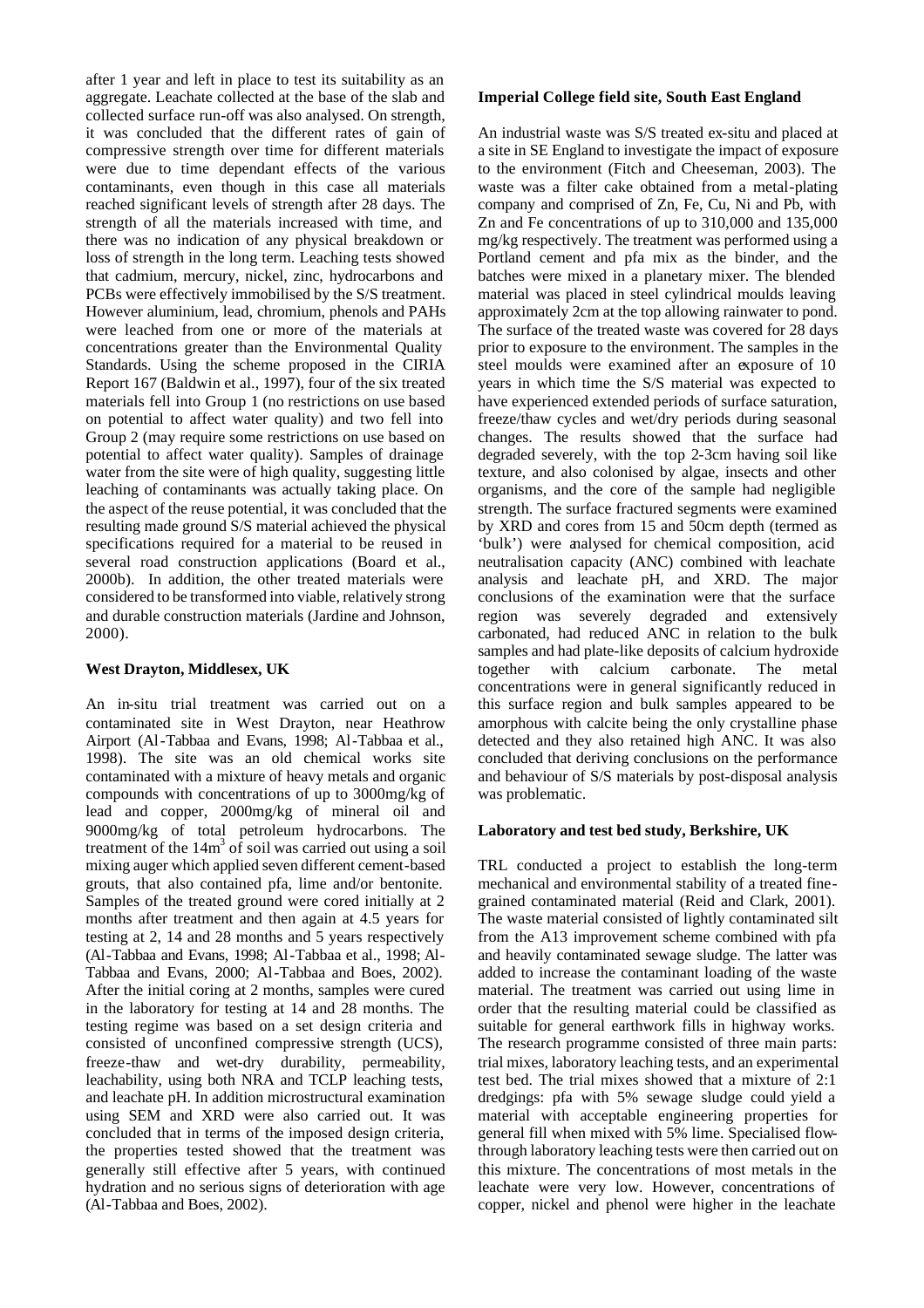from the treated material than from the untreated material. This was ascribed to the reaction of lime with organic matter, resulting in the breaking of the metalorganic bonds of these metals (McKinley et al., 1999). The strength however did not appear to be affected by the leaching.

The test bed was constructed at TRL using the same mixture to observe the behaviour of the materials under field conditions. However the exposure conditions represented a more severe environment than service conditions as the material in service would be covered with other layers of highway construction, whereas the test bed was left open to the atmosphere. During the construction of the test bed, samples were collected and cured in the laboratory in order to compare with results from the test bed. Tests were conducted at regular intervals over a 1 year period for moisture content, dry density and shear strength. CBR and moisture condition value (MCV) were measured at the start and end of the test period. The pH, conductivity and concentrations of selected species in the drainage from the test bed were also measured over a 15 month period.

At the end of a year, the shear strength, CBR and MCV of the test bed material were higher than at the start, despite the severe exposure conditions, and the strength was similar to the samples kept in the laboratory. The chemistry of the drainage water showed similar patterns to that from the laboratory leaching tests with one important exception: the pH rapidly decreased to between 10 and 11, and after a year decreased to about 8. This was accompanied by a rapid drop in calcium concentration. In the laboratory tests, the pH remained above 12 at all times and the calcium concentration was about 500 mg/l. The laboratory leaching tests were carried out under fully saturated conditions, whereas the test bed was open to the atmosphere. The pH of the test bed material decreased from above 12 to about 10 over the 15 month period. This suggested that carbonation reactions were taking place over the timescale of the test. This study concluded that the geotechnical properties of the treated material appeared to show no significant deterioration over time with the main change between the two scenarios being the drop in pH in both the material and the drainage water. The effect of treatment with lime at this specified dosage was considered to be solidification rather than stabilisation.

# **Studies on Accelerated Ageing**

Another approach available for observing the long-term performance, in addition to predictive modelling and real-time behaviour, is to subject S/S materials to accelerated processes. This could be achieved in two modes: conducting accelerated tests on real-time cured materials or subjecting the S/S materials to accelerated ageing processes. Accelerated tests are designed to treat the material harshly and to observe their behaviour based on exposure conditions. These include tests such as some leaching tests and, freeze/thaw and wet/dry weathering tests. However, these may not be satisfactory as they only indicate the performance of a material at its current

maturing stage, but subjected to harsh conditions and hence may perform differently at an advanced age.

Thus, what is more appropriate for this purpose are methods which will accelerate the ageing of S/S materials. The ideal situation would be where the acceleration method enables holistic prediction based on both physical and chemical characteristics of a wide range of mix designs, which takes into account even the exposure conditions. Unfortunately this is a difficult requirement and the methods considered here, as possible accelerated methods, may not satisfy the ideal scenario in their attempt to predict the long-term behaviour of S/S materials.

The acceleration methods considered are basically achieved by accelerating the curing of the S/S material and are expected to accelerate the whole intrinsic system. Hence this method is expected to be a plausible process to predict and characterise long-term treatment effectiveness. However, the curing conditions may not take into consideration the varying exposure conditions that naturally cured material will undergo. The accelerated curing conditions considered here include studies using elevated temperature, chemical additives and carbonation. Generally some form of modelling is also undertaken to produce a mathematical model of the observed behaviour and to predict the performance in the much longer term.

The effect of curing cement-based materials at elevated temperatures has been reported by many researchers (Conner, 1990; Kindness et al., 1994; Patel et al., 1995; Sabir, 1995; Odler, 1998; Porbaha et al., 2000). It is generally agreed that when cement is considered on its own the hydration rate increases with increasing temperature, especially at lower degrees of hydration. Thus at shorter hydration times the strength of the material increases significantly with increasing temperature due to the faster rate of hydration. In contrast, at longer hydration times and especially at higher curing temperatures, the attained strength may lie below that of the material cured at lower temperature, mainly due to the higher porosity and/or coarser pore structure (Cao and Detwiler, 1995). Further variations from the norm include the general effects, which would alter with the addition of other elements to cement (Sherwood, 1993; Porbaha et al., 2000). There is also uncertainty regarding the optimum elevated temperature for curing as macrocracks may develop at higher temperatures (Conner, 1990; Glasser, 1997). This optimum temperature may vary depending on the material constituents (i.e. mix design).

Certain chemicals that behave as accelerators for cementbased materials can also be used to accelerate the hydration and achieve a significant increase in the rate of early strength development. There are many substances which perform this task, including alkali hydroxides, silicates, fluorosilicates, organic compounds, formates, nitrates, thiosulfates and chlorides of calcium and aluminium, potassium carbonate and sodium chloride (Fuessle and Taylor, 1999). Of these calcium chloride  $(CaCl<sub>2</sub>)$  is proven to be the most widely adopted to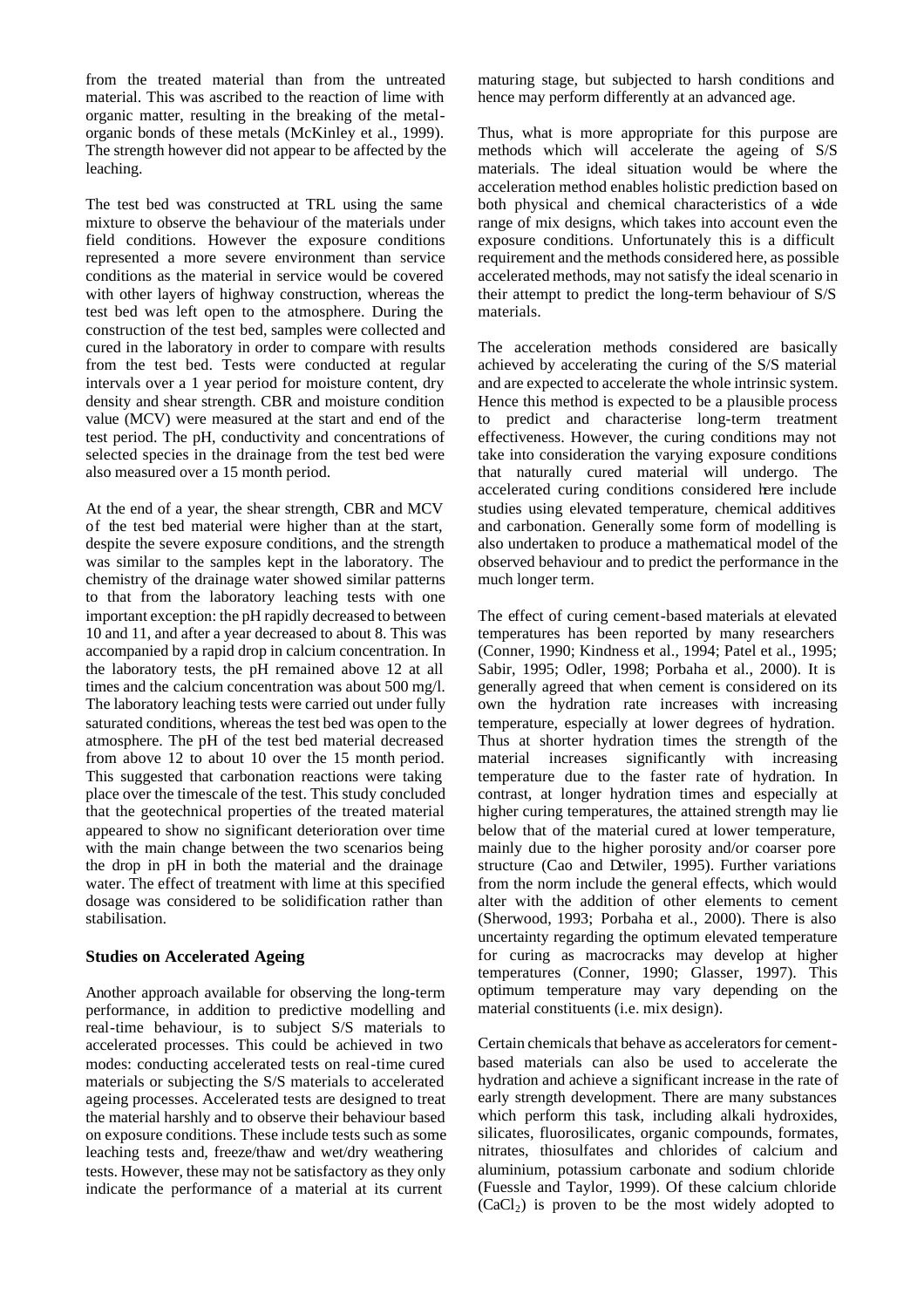accelerate the hydration process and the development of strength in cements because of its availability, low cost and predictable performance (Ramachandran, 1984). Although the accelerating effect of  $CaCl<sub>2</sub>$  can be seen in most constituents of cement it is mainly related to the  $C_3S$  phase. This is because  $CaCl_2$  decreases the dormant period in the hydration of C<sub>3</sub>S (Ramachandran, 1976). Various researchers have stipulated the rate and mechanism of the hydration (Kurczyk and Schwiete, 1960; Skalny and Odler, 1967; Ramachandran, 1976 and 1984). The effects seen include changes to the morphology (but not of  $C_2S$ ), porosity, surface area, chemical composition and early strength development. However, there is concern regarding the chemical's inability to continue to act as an accelerator after the initial mechanisms have progressed. Also, this additive causes corrosion of steelwork in reinforced concrete and would therefore be expected to affect any steel structure close to soil containing the material. Therefore, it may not be advisable to use this in the field, but could be limited to controlled research environments. In addition these salts would be considered as contaminants and hence in the presence of existing contaminants it would lead to confusion and difficulty in separating the effect of the original contaminants from the added salts.

Accelerated carbonation has been considered as a means of accelerating the carbonation process of cement. This process involves the transformation of the hydration products to mainly  $CaCO<sub>3</sub>$  at a faster rate than would occur naturally. However, other forms will also occur as a result of reactions involving other compounds. The mechanisms and components involved were described in an earlier section. Variation on curing can be achieved by changing variables such as pressure and humidity. However, whilst the mechanism of breakdown of the hydration products is clear, there is uncertainty regarding the strength development. Some researchers (Lange et al., 1996; Maries, 1998) indicated strength gain whilst others (Hannawayya, 1984) and initial studies of Sweeney et al. (1998) showed the 28 day strength of the accelerated samples to be lower than that of the normal cured samples.

Other options are to combine some of the above methods of accelerated curing with variables such as pressure and humidity as a means of accelerated ageing. Al-Tabbaa et al. (2003a&b) considered the combination of elevated temperature and accelerated carbonation as part of an ongoing research programme.

Some examples of studies, which have been conducted using the curing techniques described above, are given below.

### **Research at University of Cincinnati, USA**

Kirk (1996) reported on accelerated ageing studies conducted at the University of Cincinnati, USA, adopting mainly heat, and pressure. Specially constructed environmental chambers were used to carry out the ageing process using high temperatures and pressures. The S/S material comprised of sludges, containing lead nitrate, sodium arsenite and cadmium nitrate at high pH,

as the waste and Portland cement, lime/fly ash or kiln dust as the binders. Waste concentrations and sludgebinder ratio were varied to obtain different experimental sets of specimens. The accelerated ageing procedure was based on the Arrhenius model (Brown and LeMay, 1988), which assumes a log linear relation between temperature and lifetime, and used it to determine the temperatures required to represent 50 and 100 year agedmaterial. The equation for the Arrhenius model adopted is given below.

$$
\frac{t_s}{t_a} = \exp\left[\left(\frac{E_a}{k}\right)\left(\frac{1}{T_s} - \frac{1}{T_a}\right)\right]
$$

Where  $t_s$  is the service time,  $t_a$  is the accelerated time,  $E_a$ is the activation energy,  $k$  is the Boltzman's constant,  $T_s$ is the service temperature and  $T_a$  is the accelerated temperature.

The UCS results of the aged samples showed a significant decline. A 45% and 80% decline in strength was reported for the 50 and 100 year aged samples respectively in comparison to the strength of the 295 day normal cured sample. Also the permeability had a three to four fold increase in the aged material. However, the leaching test results indicated the heavy metals to be efficiently immobilised.

### **Research at Bradley University, USA**

Fuessle and Taylor (1999) conducted studies at Bradley University, USA, to investigate the accelerated ageing of stabilised hazardous wastes, by adopting heating and chemical accelerators to cure S/S treated materials. The studies were conducted using an arc furnace dust waste and a Portland cement and fly ash binder. The mix design matrix was based on varying the binder/waste ratio. The waste/solid ratio was made up after conducting preliminary studies to identify the important parameters. The investigation included the testing of naturally cured samples and material subjected to various durations and methods of fully and partially accelerated exposure.

Except for the real-time samples, the other results were reported based on the leachate pH and column leach test for cadmium and lead for two of the mixes. The column leaching tests were adopted into the study as it was believed that such dynamic tests provided the time rate of metal release from S/S material and these were set up to be comparable to the TCLP leaching test. It was reported that the samples exposed to temperatures ranging from  $40^{\circ}$ C to  $120^{\circ}$ C with 100% humidity, and at  $40^{\circ}$ C tested with column leaching for various durations did not yield TCLP leach results consistent with the respective naturally cured samples. The results of the chemical accelerator solutions of calcium chloride and calcium nitrite used for 4 days of curing and subjected to column leaching tests indicated that the leaching rates correlated with trends in long-term treatment effectiveness. Simple regression was used in this study to derive trends for mixes and between mixes.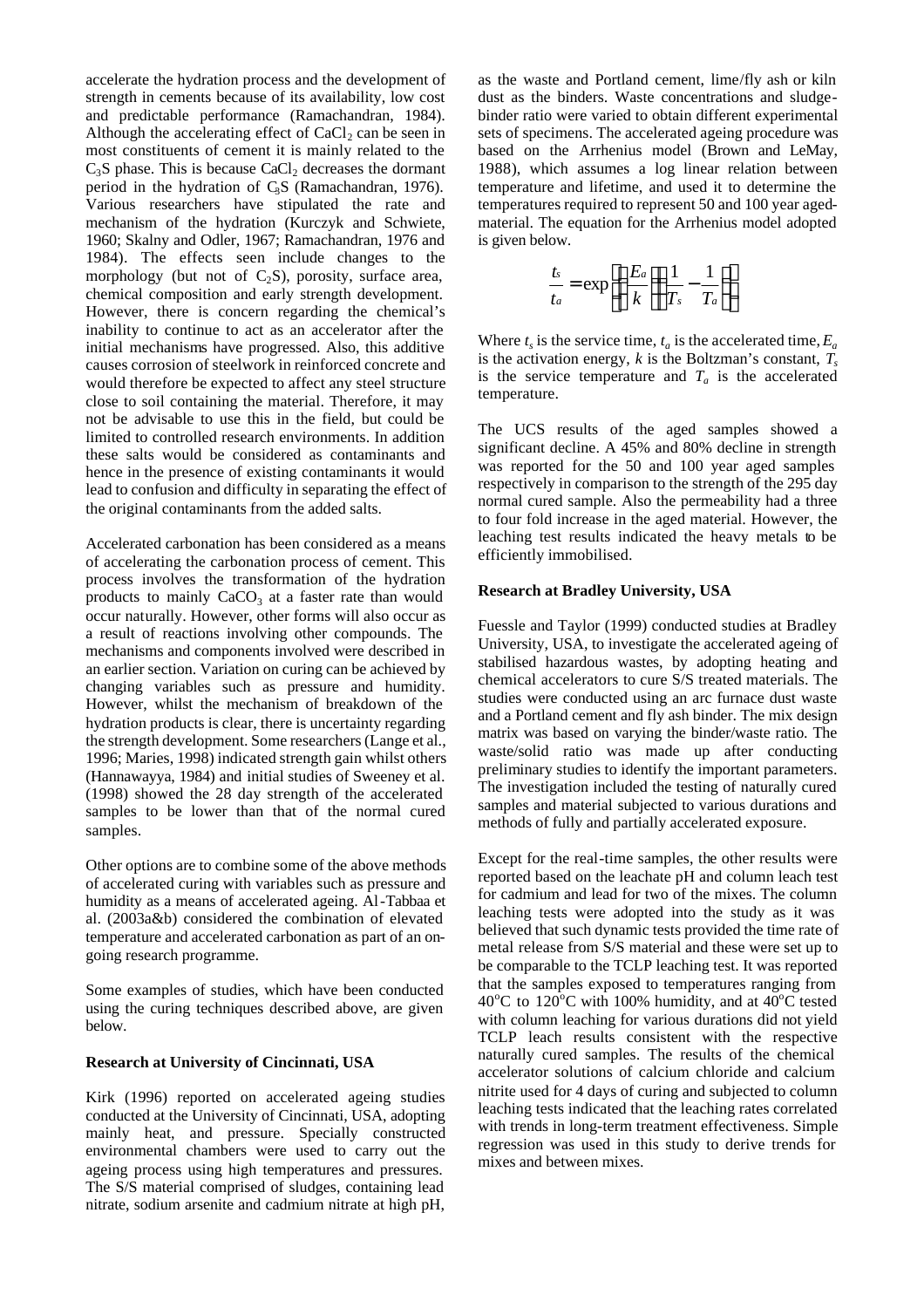# **Research at University of Cambridge, UK**

Chitambira (2004), at the University of Cambridge, investigated the feasibility of accelerating the ageing of S/S treated contaminated and uncontaminated soils with the use of elevated temperatures. The materials investigated were based on the West Drayton site trial work, described in an earlier section. Model contaminated soils, which comprised of five heavy metals and paraffin oil as contaminants, mixed with combinations of PC, pfa, lime and/or bentonite as binders were tested. The study also considered model soils contaminated with one organic compound (paraffin oil) and one inorganic compound (lead nitrate) as contaminants, in isolation and combined. This was carried out in order to study the effect of two individual contaminants and the effect of the presence of one compound on the behaviour of the other. Uncontaminated soils were also tested for comparison in order to highlight the effect of the contaminants present. The elevated temperatures adopted were  $45^{\circ}$ C and  $60^{\circ}$ C and the treated materials were cured for 1, 2 and 3 months. Some samples were subjected to longer curing periods of up to 2 years. The control samples were cured in the laboratory at  $21^{\circ}$ C. The laboratory results were compared with the results obtained from the site trial.

All the samples were wrapped throughout the curing period to minimise moisture loss and thereby minimise cracking of samples at elevated temperatures due to the higher rate of drying. Following the different curing temperatures and durations, the samples were tested for UCS, permeability, NRA and TCLP leachability and leachate pH, and their microstructure analysed using SEM and XRD.

The Arrhenius equation, used in what is known as the 'Maturity concept' in concrete studies (Carino and Lew, 2001) and referred to in an earlier section, was used to facilitate the prediction of the development in the UCS as a function of time and curing temperatures. The results showed that the different soil-binder mixes responded differently to higher temperatures and different curing periods. Generally an increase in strength with an increase in curing temperature and curing period was observed, but a decrease in strength was also seen which is referred to as the 'cross-over' effect in concrete behaviour (Carino and Lew, 2001). The leachability of the heavy metals and the leachate pH values generally reduced with time and elevated temperature. Numerical modelling performed on selected materials using the Maturity method with the Arrhenius equation showed very promising results in which better correlations were obtained as the similarity between the compared materials increased (Al-Tabbaa et al., 2003a; 2003b).

Studies were also conducted by the first author (Perera, 2005), as part of an on-going research projects, to accelerate the ageing using carbon dioxide (accelerated carbonation) and elevated temperatures. The study investigated the behaviour of the same S/S treated contaminated soils relating to the West Drayton site mentioned in an earlier section. In addition the behaviour of the binder spiked with the same contaminants was also investigated. Different curing exposure conditions were utilised on selected materials such as carbonation alone, heating alone at  $45^{\circ}$ C, carbonation followed by a period of heating, exposure to carbonation at different humidities and simultaneous carbonation and heating  $(45^{\circ}$ C and  $60^{\circ}$ C) at two relative humidity levels (90% and 70%). The samples were subjected to curing durations of 1, 2 and 3 months, and up to 6 months for a limited number of mixes. The behaviour of the materials was then observed by testing them for their UCS, NRA and TCLP leachability and leachate pH, carbonation depth, relative quantitative carbonation by thermo-gravimetric methods and microstructure using SEM and XRD.

The results so far have shown that different mixes behave differently at the different exposure conditions and curing periods and in some cases the same mix behaved differently under different exposure conditions. The UCS results generally showed an increase with increase in temperature but tended to reduce in some cases with exposure to carbonation at high relative humidity levels. The latter however contrasted with some results in the same study that showed an increase in strength with lower relative humidity levels. Leaching results generally showed an improvement, i.e. reduced leachability of the heavy metals, and leachate pH showed reduction both with exposure to  $CO<sub>2</sub>$  and heat, and also with duration. However, samples which reached low leachate pH values mainly as a result of carbonation tended to mobilise some metals which were not leaching out at the higher pH values. This is possible when considering the solubility curves of these metals with varying pH. The degree of carbonation and carbonation penetration varied based on the mixture, exposure condition and duration. The treatment by elevated temperature prior to exposure to carbon dioxide tended to achieve a greater degree of carbonation and carbonation depth for some mixes when compared to the similar samples which were exposed to carbonation alone.

### **CONCLUSIONS**

A number of potential degradation mechanisms for S/S materials have been assessed. These include bindercontaminant interactions, carbonation, sulfate and chloride attack, alkali silica reaction, freeze-thaw and wetting-drying cycles and long-term weathering reactions. Many of these mechanisms can be avoided by using existing design methods for concrete and other materials, and by ensuring good quality control during construction. The biggest areas of uncertainty are bindercontaminant interactions and the long-term performances of the binders, particularly where relatively low concentrations of binder are used. A number of case studies are presented where these issues are addressed. Further, studies on accelerated ageing are described. Overall this is an area where further research is required to understand more clearly the chemistry of bindercontaminant reactions in the long-term and to calibrate laboratory studies with high quality field data.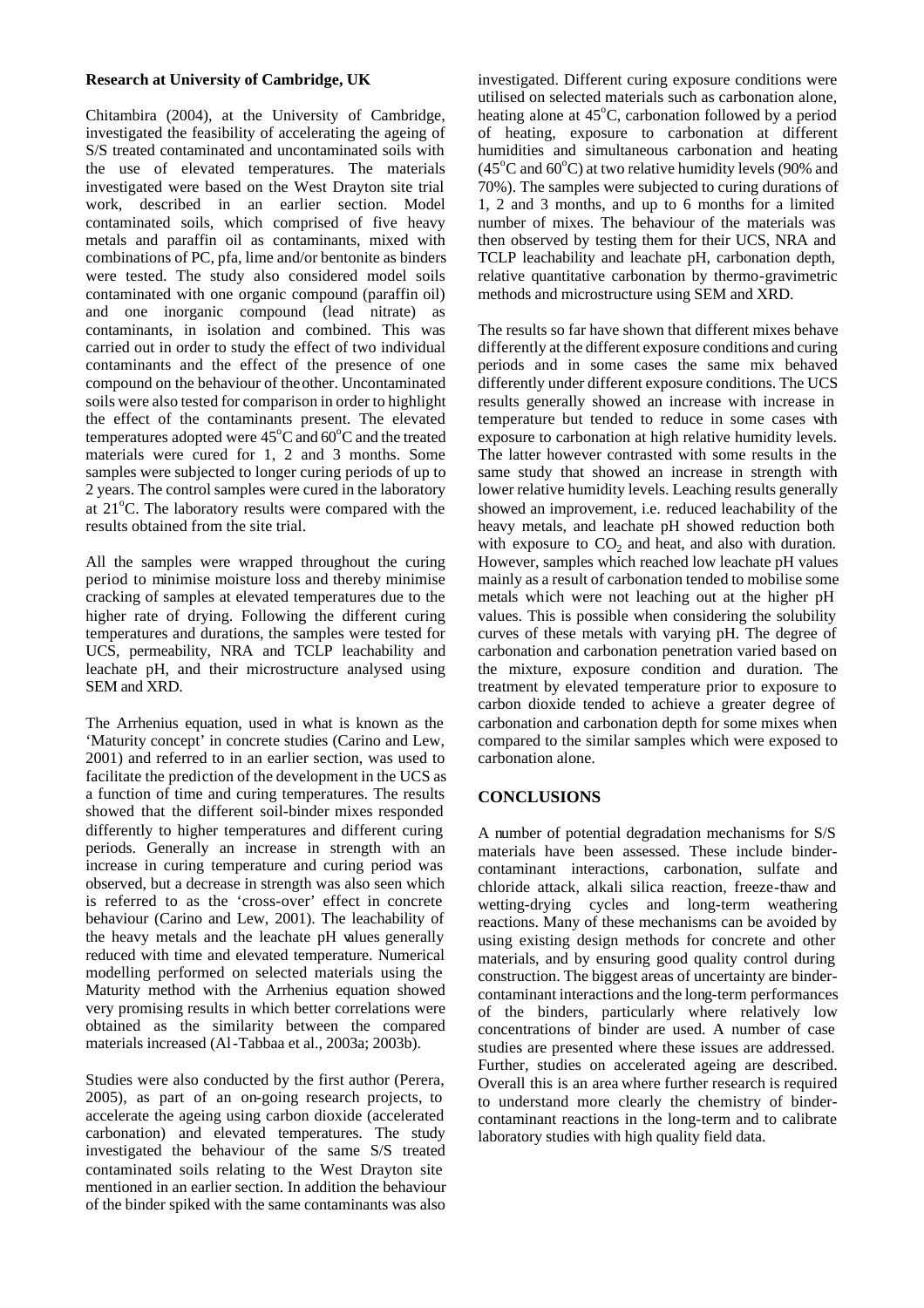### **REFERENCES**

Akhter, H., Cartledge, F.K., Roy, A. and Tittlebaum, M.E. (1997). Solidification/stabilisation of arsenic salts: effects of long cure times. Journal of Hazardous Materials, Vol. 52, pp. 247-264.

Al-Tabbaa, A. and Evans, C.W. (1998). Pilot in situ auger mixing treatment of a contaminated site. Part 1: treatability study. Proceedings of the Institution of Civil Engineers, Geotechnical Engineering, Vol. 131, pp. 52- 59.

Al-Tabbaa, A., Evans, C.W. and Wallace, C.J. (1998). Pilot in situ auger mixing treatment of a contaminated site. Part 2: site trial. Proceedings of the Institution of Civil Engineers, Geotechnical Engineering, Vol. 131, pp. 89-95.

Al-Tabbaa, A. and Evans, C.W. (2000). Pilot in situ auger mixing treatment of contaminated ground. Part 3: time-related performance. Proceedings of the Institution of Civil Engineers, Geotechnical Engineering, Vol. 143, pp. 103-114.

Al-Tabbaa, A. and Boes, N. (2002). Pilot in situ auger mixing treatment of a contaminated site. Part 4: behaviour at five years. Proceedings of the Institution of Civil Engineers, Geotechnical Engineering, Vol. 155, pp. 187-202.

Al-Tabbaa, A., Chitambira, B., Perera, R. and Boes, N. (2003a). Measured and predicted five -year behaviour of soil-mixed stabilised/solidified contaminated ground. Proceeding of the  $3<sup>rd</sup>$  International Conference on Grouting and Ground Treatment. ASCE. New Orleans, USA, pp. 610-621.

Al-Tabbaa, A., Perera, A.S.R. and Chitambira, C. (2003b). Measured and predicted long-term behaviour of stabilised/solidified contaminated ground. Proceedings of<br>the 8<sup>th</sup> International FZK/TNO Conference on the International FZK/TNO Conference on Contaminated Soil. ConSoil 2003, May 12-16, 2003, ICC Gent, Belgium, pp. 2050-2059.

Atkins, M., Glasser, F.P. and Kindness, A. (1992). Cement hydrate phase: solubility at  $25^{\circ}$ C. Cement and Concrete Reseach, Vol. 22, No. 2-3, pp. 241-246.

Baldwin, G., Addis, R., Clark, J. and Rosevear, A. (1997). Use of industrial by-products in road construction – water quality effects. CIRIA Report 167. Construction Industry Research and Information Association.

Bhatty, J.I. and West, P.B. (1996). Stabilisation of heavy metal in Portland cement matrix: Effects on paste properties. Stabilisation and Solidification of Hazardous Radioactive and Mixed Wastes. 3<sup>rd</sup> Vol, ASTM STP 1240, (Eds.) Gilliam, T.M. and Wiles, C.C, American Society for Testing and Materials.

Biczysko, S.J. (1996). Long-term performance of lime stabilised road subgrade. Lime Stabilisation, (Eds.) Rogers, C.D.F., Glendinning, S. and Dixon, N., Thomas Telford, London. pp. 62-75.

Blyth, F.G.H. and de Freitas, M.H. (1984). A geology for engineers.  $7<sup>th</sup>$  Edition. Arnold.

Board, M.J., Reid, J.M., Fox, D.S.J. and Grant, D.I. (2000a). The effects of age on cement stabilised/ solidified contaminated material. TRL Report 451. TRL Publications, Crowthorne.

Board, M.J., Reid, J.M., Fox, D.S.J. and Grant, D.I. (2000b). The long-term assessment of a cement stabilised/solidified contaminated made ground for use as a road construction material. Land Contamination and Reclamation, Vol. 8, No. 2, pp. 75-85.

Borns, D.J. (1997). Predictive tools and data needs for long-term performance of in-situ stabilisation and containment systems: DOE/OST stabilisation workshop, June 26-27, Park City, Utah. Proceeding of the International Containment Technology Conference, Florida State University, pp. 1022-1028.

BRE (2001). Concrete in aggressive ground. Building Research Establishment, Special Digest 1.

Breysse, D. and Gerard, B. (1997). Modelling of permeability in cement-based materials: Part 1 – Uncracked medium. Cement and Concrete Research, Vol. 27, No. 5, pp. 761-775.

Brown, T.L. and LeMay, H.R. (1988). Chemistry: the central science, 4<sup>th</sup> Edition, Prentice Hall, Englewood Cliffs, NJ, pp. 494-498.

Cao, Y. and Detwiler, R.J. (1995). Backscattered electron imaging of cement cured at elevated temperatures. Cement and Concrete Research, Vol. 25, No. 3, pp.627- 638.

Carino, N.J. and Lew, H.S. (2001). The maturity method: from theory to application. Proceedings of the 2001 Structures Congress and Exposition, May 21-23, 2001, Washington D.C. ASCE. pp. 19-30.

Catalan, L.J.J., Merliere, E. and Chezick, C. (2002). Study of the physical and chemical mechanisms influencing the long-term environmental stability of natrojarosite waste treated by stabilization/solidification. Journal of Hazardous Materials, Vol. 94, No. 1, pp. 63- 88.

Chitambira, B. (2004). Accelerated ageing of cement stabilised/solidified contaminated soils with elevated temperatures. PhD Thesis, University of Cambridge.

Conner, J.R. (1990) Chemical fixation and solidification of hazardous wastes, Van Nostrand Reinhold.

Council Directive 1999/31/EC (1999). European union landfill directive. Text from the Official Journal of the European Communities L182/1 on 16 July 1999.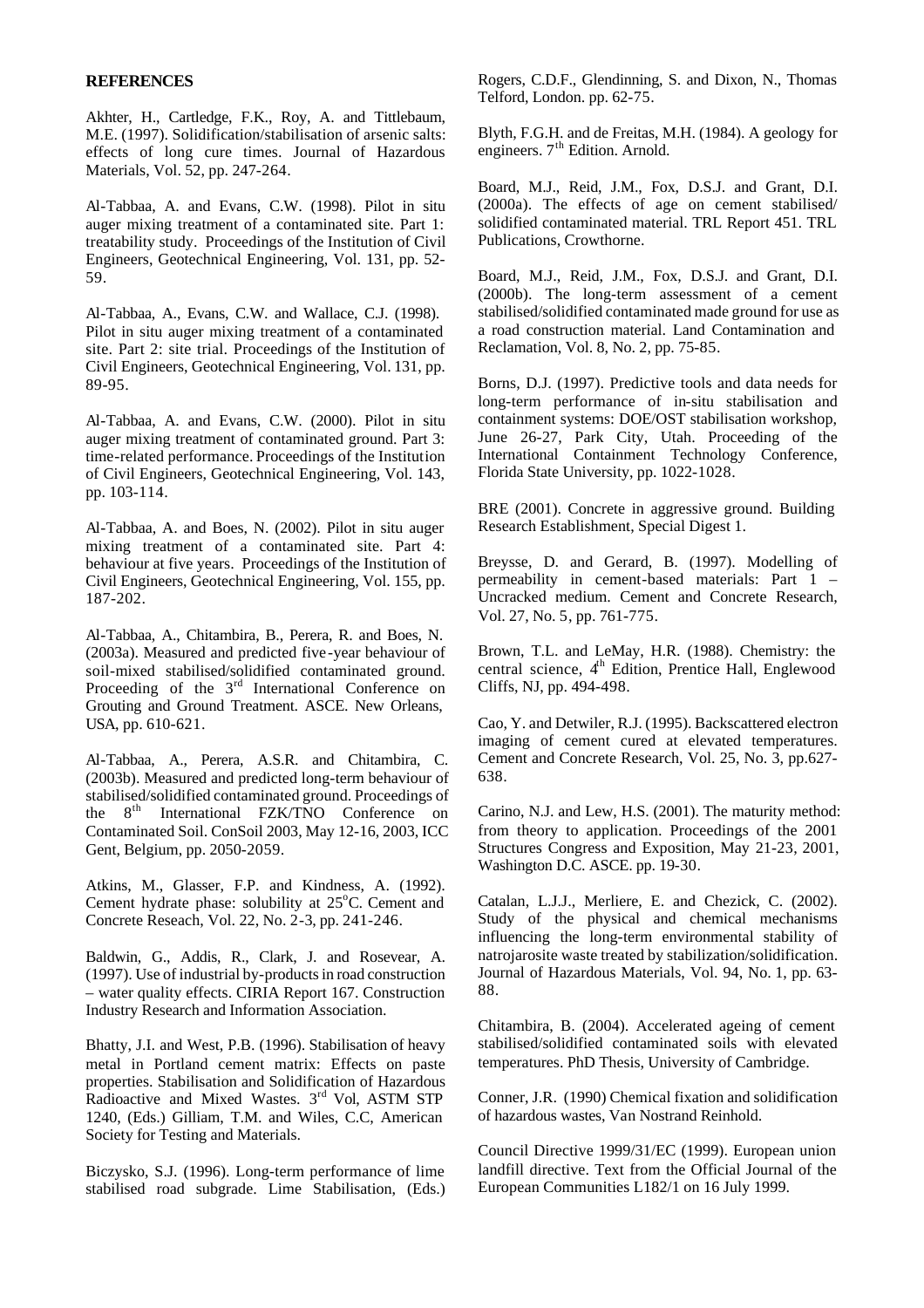De Percin, P.R. and Sawyer, S. (1991). Long-term monitoring of the hazcon stabilisation process at the Douglassville, Pennsylvania superfund site. Journal of Air and Waste Management Association, Vol. 41, No. 1, pp. 88-91.

Design Manual for Roads and Bridges. HA74/00 treatment of fill and capping materials using either lime or cement or both. (DMRB 4.1.6). London, The Stationery Office.

Dewaele, P.J., Reardon, E.J. and Dayal, R. (1991). Permeability and porosity changes associated with cement grout carbonation. Cement and Concrete Research, Vol. 21, pp. 441-454.

Diamond, S. and Thaulow, N. (1974). A study of expansion due to alkali-silica reaction as conditioned by the grain size of the reactive aggregate. Cement and Concrete Research, Vol. 4, No. 4, pp. 591-607.

Dragun, J. (1988). The fate of hazardous materials in soil (What every geologist and hydrogeologist should know). Part 1. Hazardous Materials Control. Vol. 1, No. 3, pp. 40-65.

Eglinton, M. (1998). Resistance of concrete to destructive agencies. In Lea's Chemistry of Cement and Concrete. Fourth Edition. Arnold. pp. 299-342.

Evans, D., Jefferis, S.A, Thomas, A.O. and Cui, S. (2001). Remedial processes for contaminated land: Principles and practices. CIRIA Report C549, London.

Fitch, J.R. and Cheeseman, C.R. (2003). Characterisation of environmentally exposed cement-based stabilised/ solidified industrial waste. Journal of Hazardous Materials, Vol. 101, No. 3, pp. 239-255.

Flynn, G.B., Scrudato, R.J. and Gannon, J.E. (1985). Suitability of coal-waste blocks in the freshwater environment of lake Ontario. Wastes in the Ocean, (Eds.) Duedall, I.W., Kester, D.R., Park, P.K., Ketchum, B.H., John Wiley and Sons, New York, Vol. 4, pp. 651-665.

Fuessle, R. and Taylor, M. (1999). Accelerated ageing of stabilised hazardous wastes. Waste Management Report Centre Report No. RR-82. Illinois, USA.

Glasser, F.P. (1983). Chemistry of cement-solidified waste forms. Chemistry and Microstructure of Solidified Waste Forms, (Ed.) R.D. Spence, Lewis Publishers, pp. 1- 39.

Glasser, F.P. (1997). Fundamental aspects of cement solidification and stabilisation. Journal of Hazardous Materials, Vol. 52, pp. 151-170.

Greaves, H. (1996). An introduction to lime stabilisation. Lime Stabilisation, (Eds.) Rogers, C.D.F., Glendinning, S. and Dixon, N., Thomas Telford, London. pp. 5-12.

Hannawayya, F. (1984). Microstructural study of accelerated vacuum curing of cement mortar with carbon dioxide. Part 1. World Cement, pp. 326-334 -Nov and pp. 378-384 -Dec.

Hayashi, H., Nishikawa, J., Ohishi, K. and Terashi, M. (2003). Field observation of long-term strength of cement treated soils. Proceeding of the  $3<sup>rd</sup>$  International Conference on Grouting and Ground Treatment. ASCE. New Orleans, USA, pp. 598-609.

Hills, C.D., Hassenein, N. and Buenfeld, N.R. (1997). An assessment of factors affecting the solidification of hazardous waste by neural networks analysis. Proceedings of the International Congress on Waste Solidification and Stabilisation Processes, (Eds.) Cases, J.M. and Thomas, F., Society Alpine de Publications, Grenoble.

Hills, C.D., Barnard, L.H., Bone, B., Carey, P.J., Jones, H.M., Boardman, D.I., Tyrer, M. and MacLeod, C.L. (2004). The science of stabilisation/solidification technology. Accompaniment to the guidance document (in press) based on Review of Remedial Performance of Stabilisation/Solidification Technology (Final Draft). Report for the Environment Agency (Contract Reference P5D (99) 02), 1st January 2004. CASSST draft document, Centre for Contaminated Land Remediation, University of Greenwich, UK.

Hilsdorf, H.K. (1995). Concrete compressive strength, transport characteristics and durability. Performance Criteria for Concrete Durability, (Eds.) Kropp, J. and Hilsdorf, H.K., RILEM Report 12.

Hockley, D.E. and van der Sloot, H.A. (1991). Long-term processes in a stabilised coal-waste block exposed to seawater. Environmental Science and Technology, Vol. 25, No.8, pp. 1408-1414.

Jardine, F.M. and Johnson, S.T. (2000). Demonstration of the Geodur solidification/stabilisation system. CIRIA Project Report 41. Construction Research and Information Association, London.

Kelley, M. (1997). A long range durability study of lime stabilised bases at military posts in the southwest. Bulletin 328, National Lime Association WSA.

Kindness, A., Macias, A. and Glasser, F.P. (1994). Immobilisation of chromium in cement matrices. Waste Management, Vol. 14, No. 1, pp. 3-11.

Kirk, D. R. (1996). Summary of U. S. EPA research on solidified/stabilised waste for long-term durability. Stabilisation and Solidification of Hazardous, Radioactive and Mixed Wastes, (Eds.) Gilliam, T.M. and Wiles, C.C., ASTM STP 1240, pp. 239-250.

Kitazume, M., Nakamura, T., Terashi, M. and Ohishi, K. (2003). Laboratory tests on long-term strength of cement treated soil. Proceeding of the  $3<sup>rd</sup>$  International Conference on Grouting and Ground Treatment. ASCE. New Orleans, USA, pp. 586-597.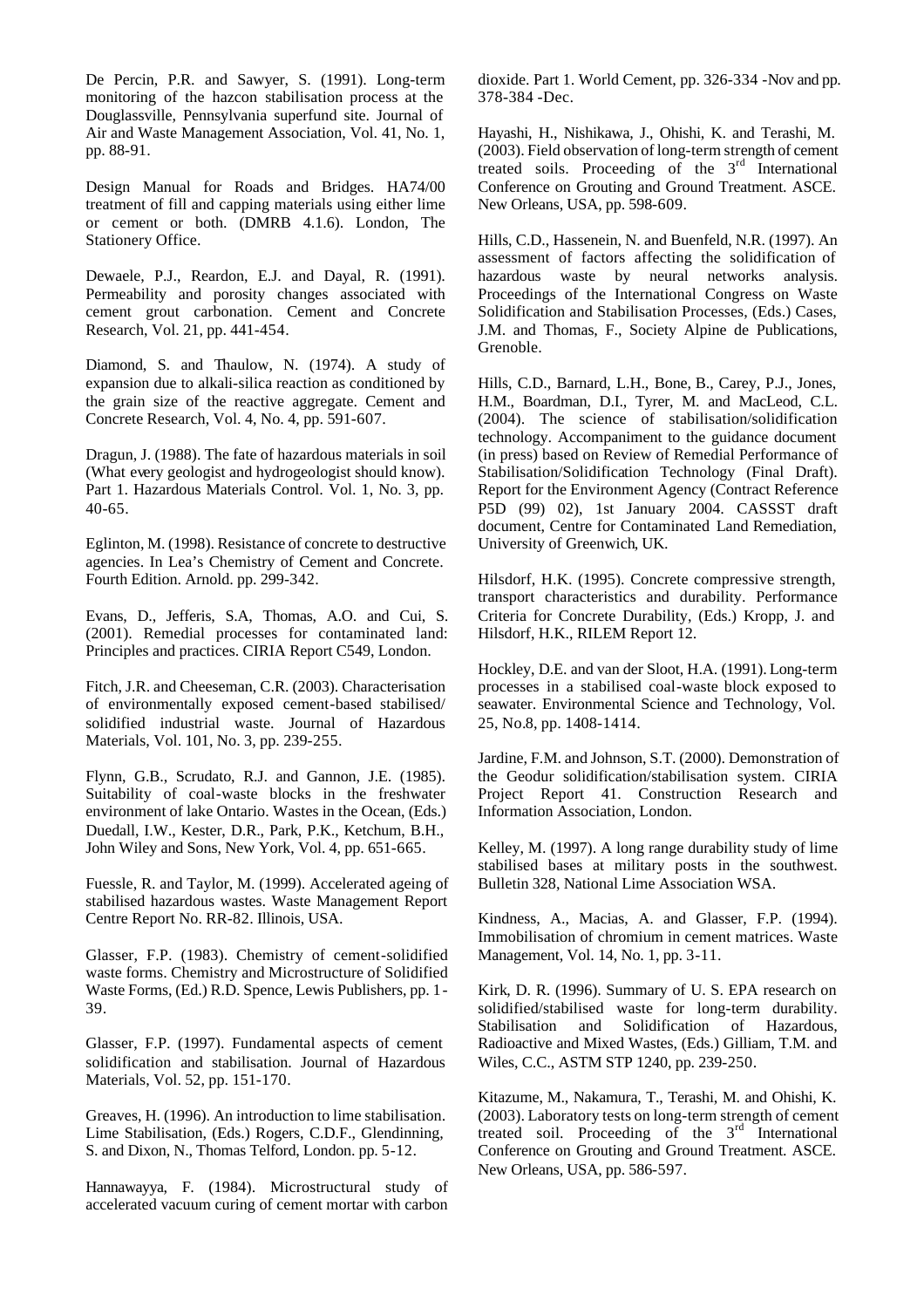Kujala, K., Halkola, H. and Lahtinen, P. (1985). Design parameters for deep stabilised soil evaluated from in-situ and laboratory tests. Proceedings of the  $11<sup>th</sup>$  ICSMFE, Vol. 3., pp. 1717-1720.

Kurczyk, H.G. and Schwiete, H.G. (1960). Electron microscopic and thermochemical investigations on the hydration of the calcium silicates  $3CaO.SiO<sub>2</sub>$  and β-2CaO.SiO<sub>2</sub> and effects of calcium chloride and gypsum on the process of hydration. Tonind. Ztg. Vol. 84, pp. 25- 30.

Lange, L.C., Hills, C.D. and Poole, A.B. (1996). The effect of accelerated carbonation on the properties of cement-solidified waste forms. Waste Management, Vol. 16, No. 8, pp. 757-763.

Lawrence, C.D. (1998). Physiochemical and mechanical properties of Portland cements. In Lea's Chemistry of Cement and Concrete. Fourth Edition. Arnold. pp. 343- 420.

Lea (1998). Chemistry of Cement and Concrete,  $4^{\text{th}}$ Edition, (Ed.) Hewlett, P.C. Arnold Press.

Lewin, K., Bradshaw, K., Blakey, N. C., Turrell, J., Hennings, S. M. and Flavin, R. J. (1994). Leaching tests for assessment of contaminated land: Interim NRA guidance, NRA, R&D Note 301, Bristol, UK.

L'Hermite, R. (1960). Volume changes of concrete. Proceedings of the  $4<sup>th</sup>$  International Symposium on the Chemistry of Cement, Washington D.C., pp. 659-694.

Loxham, M., Orr, T. and Jefferis, S.A. (1997). Contaminated land reclamation (design, construction and management). In Report of the ISSMFE Technical Committee TC5 on Environmental Geotechnics, pp. 113- 132.

Manual of Contract Documents for Highway Works. MCHW 1. Specification for highway works. London, The Stationery Office.

Maries, A. (1998). Utilisation of carbon dioxide in concrete construction. CANMET/ACI International Symposium: Sustainable Development of Cement and Concrete Industry. Otawa.

Marsh, B. (2002). Update on thaumasite sulfate attack on concrete. BRE.

Matte, V., Moranville, M., Adenot, F., Richet, C. and Torrenti, J.M. (2000). Simulated microstructure and transport properties of ultra-high performance cementbased materials. Cement and Concrete Research, Vol. 30, No. 12, pp. 1947-1954.

McKinley, J. D., Thomas H., Williams K. and Reid J. M. (1999). Detailed chemical analysis of lime stabilised materials. TRL Report 424. TRL Publications, Crowthorne, UK.

Means, J.L., Smith, L.A., Nehring, K.W., Brauning, S.E., Gavaskar, A.R., Sass, B.M., Wiles, C.C. and Mashni, C.I. (1995). The application of solidification/stabilisation to waste materials. Lewis Publishers.

Nettleton, A., Roberson, I. and Smith, J.H. (1996). Treatment of silt using lime and pfa to form embankment fill for the new A13. Lime Stabilisation, (Eds.) Rogers, C.D.F., Glendinning, S. and Dixon, N., Thomas Telford, London. pp. 159-175.

Neville, A.M. (1962). Shrinkage and creep in concrete. Structural Concrete, Vol.1, No. 2, pp. 49-85.

Neville, A.M. (1997). Properties of concrete. Fourth Edition. Longman group UK limited.

Nishida, T., Terashi, M., Otsuki, N. and Ohishi, K. (2003). Prediction method for Ca leaching and related property change of cement treated soil. Proceeding of the 3<sup>rd</sup> International Conference on Grouting and Ground Treatment. ASCE. New Orleans, USA, pp. 658-669.

Odler, I. (1998). Hydration, setting and hardening of Portland cement. Lea's Chemistry of Cement and Concrete, 4<sup>th</sup> Edition, (Ed.) Hewlett, P.C. Arnold Press, pp. 241-297.

Ortego, J.D., Jackson, S. Yu, G.S., McWhinney, H.G. and Cocke, D.L. (1989). Solidification of hazardous substances: A TGA and FTIR study of Portland cement containing metal nitrates. Journal of Environmental Science Health, Vol. A24, No. 6, pp. 589-602.

Page, C.L., Short, N.R., Holden, W.R. and Materials Research Group (1986). The influence of different cements on chloride-induced corrosion on reinforcing steel. Cement and Concrete Research, Vol. 16, No. 1, pp. 79-86.

Papadakis, V.G., Fardis, M.N. and Vayenas, C.G. (1992). Effect of composition, environmental factors and cementlime mortar coating on concrete carbonation. Journal of Materials and Structures, Vol. 25, No. 149, pp. 293-304.

Parker, J.H., Woodhead, P.M.J., Duedall, I.W., Colussi, J., Hilton, R.G. and Pfeiffenberger, L.E. (1985). Coalwaste blocks for artificial-reef establishment: A largescale experiment. Wastes in the Ocean, (Eds.) Duedall, I.W., Kester, D.R., Park, P.K., Ketchum, B.H., John Wiley and Sons, New York, Vol. 4, pp. 537-555.

Patel, H.H., Bland, C.H. and Poole, A.B. (1995). The microstructure of concrete cured at elevated temperatures. Cement and Concrete Research, Vol. 25, No. 3, pp. 485- 490.

Perera, A.S.R., Al-Tabbaa, A, Reid, J.M. and Stegemann, J.A. (2004). State of practice report UK stabilisation/ solidification treatment and remediation: Part 4: Testing and Performance Criteria, STARNET state of practice report, www-starnet.eng.cam.ac.uk.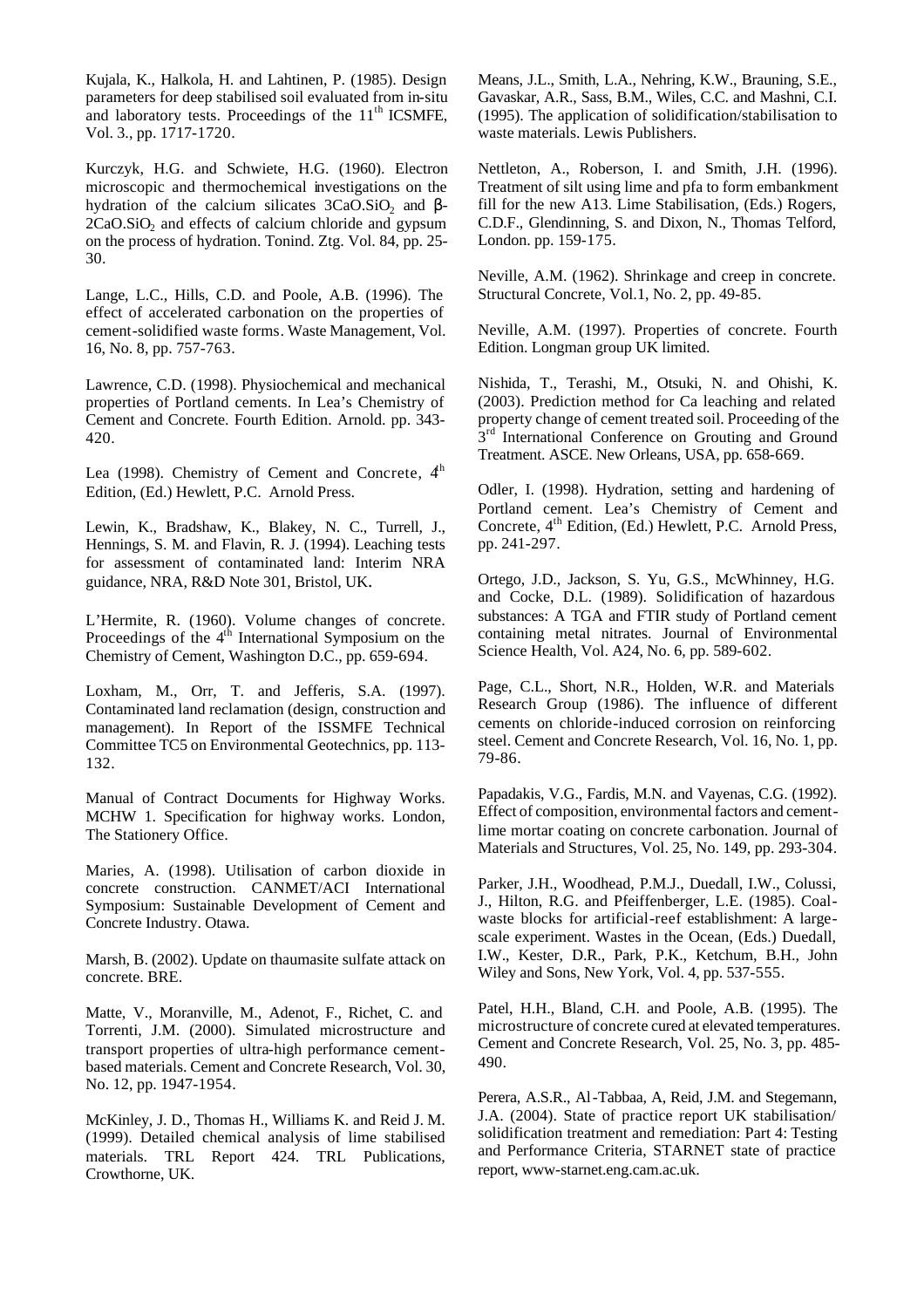Perera, A.S.R. (2005). Accelerated carbonation of stabilised/solidified contaminated soils, forthcoming PhD, University of Cambridge, UK.

Poon, C.S., Peters, C.J. and Perry, R. (1985). Mechanisms of metal stabilisation by cement based fixation processes. Science Total Environment, Vol. 41, pp. 55-71.

Poon, C.S., Clark, A.I. and Perry, R. (1986). Permeability study on the cement based solidification process for the disposal of hazardous wastes. Cement and Concrete Research, Vol. 16, pp. 161-172.

Porbaha, A., Shibuya, S. and Kishida, T. (2000). State of the art in deep soil mixing technology, Part III: Geomaterial characterisation, Ground Improvement, Vol. 3, pp. 91-110.

Powers, T.C. (1945). A working hypothesis for further studies of frost resistance of concrete. ACI Journal Proceedings, American Concrete Institute, Vol. 41, No. 4, pp. 245-272.

Powers, T.C. (1956). Resistance to weathering – freezing and thawing. ASTM Special Technical Publication, No. 169, pp. 182-187.

Powers, T.C. (1959). Causes and control of volume change. Journal of Portland Cement Association. Research and Development Laboratories, Vol. 1, No. 1, pp. 29-39.

Ramachandran, V.S. (1976). Calcium chloride in concrete. Science and Technology, Applied Science Publishes, London.

Ramachandran, V.S. (1984). Concrete admixtures handbook, Noyes Publications, Park Ridge, New Jersey, USA.

Reid, J.M., Czerewko, M.A.C. and Cripps, J. C. C. (2001). Sulfate specification for structural backfills. TRL Report 447. TRL Publications, Crowthorne.

Reid, J.M. and Clark, G.T. (2001). The processing of contaminated land in highway works. TRL Report 489. TRL Publications, Crowthorne.

Reardon, E.J., James, B.R. and Abouchar, J. (1989). High pressure carbonation of cementitious grout. Cement and Concrete Research. Vol. 19, pp. 385-399.

Roethel, F.J. and Oakley, S.A. (1985). Effects of seawater on the mineralogical and chemical composition of coal-waste blocks. Wastes in the Ocean, (Eds.) Duedall, I.W., Kester, D.R., Park, P.K., Ketchum, B.H., John Wiley and Sons, New York, Vol. 4, pp. 691-715.

Roy, A. and Cartledge, F.K (1997). Long-term behaviour of a Portland cement-electroplating sludge waste form in presence of copper nitrate. Journal of Hazardous materials, Vol. 52, pp. 265-286.

Sabir, B.B. (1995). High strength condensed silica fume concrete. Magazine of Concrete Research, Vol. 47, No. 172, pp. 219-226.

Sansom, M.R. and Jardine, F.M. (1997). CIRIA's case study demonstration programme: Remedial technologies for treating contaminated land. Proceedings of  $1<sup>st</sup> BGS$ Geoenvironmental Engineering Conference. (Eds.) Yong, R.N. and Thomas, H.R. Thomas Telford, London. pp. 490-495.

Sarott, F.A., Bradbury, M.H., Pandolfo, P. and Spieler, P. (1992). Diffusion and adsorption studies on hardened cement paste and the effect of carbonation on diffusion rates. Cement and Concrete Research, Vol. 22, pp. 439- 444.

Shah, V.N. and Hookham, C.J. (1998). Long-term ageing of light water reactor concrete containments. Nuclear Engineering and Design, Vol. 185, pp. 51-81.

Sherwood, P.T. (1993). Soil stabilisation with cement and lime. State of the Art Review. Transport Research Laboratory, HMSO, UK.

Shihata, S.A. and Baghdadi, Z.A. (2001). Long-term strength and durability of soil cement. Journal of Materials in Civil Engineering, Vol. 13, No. 3, pp. 161- 165.

Skalny, J. and Odler, I. (1967). The effect of chlorides upon the hydration of Portland cement and upon some clinker minerals. Magazine of Concrete Research, Vol. 19, pp. 203-210.

St. John, D.A., Poole, A.B. and Sims, I. (1998). Concrete Petrography. A handbook of investigative techniques. Arnold, London, UK.

Stegemann, J.A., Caldwell, R.J. and Shi, C. (1997). Variability of field solidified waste. Journal of Hazardous Materials, Vol. 52, pp. 335-348.

Stegemann, J.A. and Buenfeld, N.R. (2002). Prediction of leachate pH for cement paste containing pure metal compounds. Journal of Hazardous Materials, Vol. 90, No.2, pp. 169-188.

Sweeney, R.E.H., Hills, C.D. and Buenfeld, N.R. (1998). Investigation into the carbonation of stabilised/solidifed synthetic waste. Environmental Technology, Vol. 19, pp. 893-902.

Tashiro, C., Takahashi, H., Kanaya, M., Khrakida, I. and Yoshida, R. (1977). Hardening property of cement mortar adding heavy metal compounds and solubility of heavy metals from hardened mortar. Cement and Concrete Research, Vol. 7, No. 3, pp. 283-290.

Taylor, H.F.W. (1997). Cement Chemistry.  $2<sup>nd</sup>$  Edition. Thomas Telford, London.

Terashi, M. (2003). The state of practice in deep mixing methods. Proceeding of the 3rd International Conference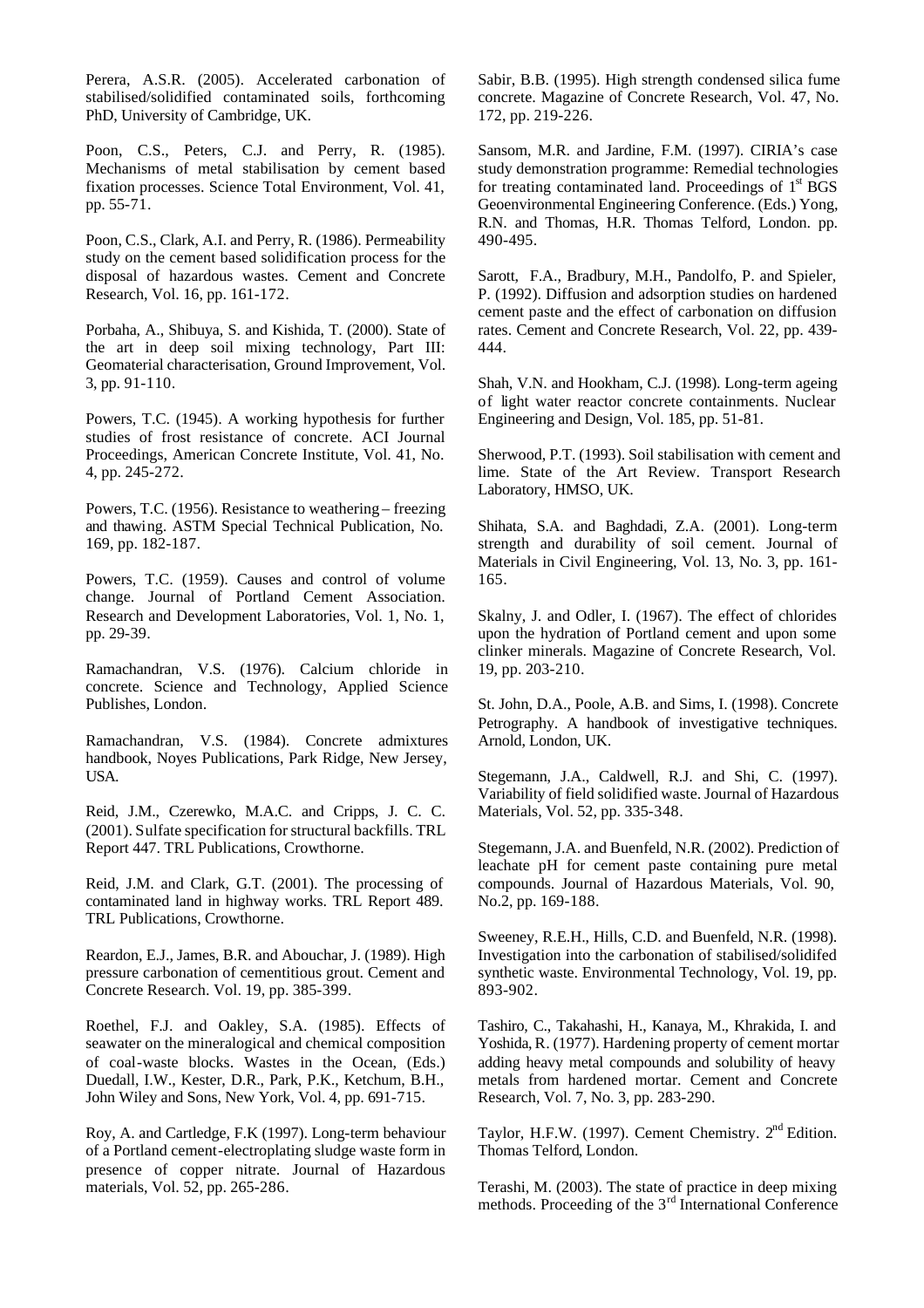on Grouting and Ground Treatment. ASCE. New Orleans, USA, pp. 25-49.

Van der Lee, J. and De Windt, L. (2001). Present state and future directions of modelling of geochemistry in hydrogeological systems. Journal of Contaminant Hydrology, Vol. 47, No. 2-4, pp. 265-282.

Van der Sloot, H.A., Wijkstra, J., van Stigt, C.A. and Hoede, D. (1985). Leaching of trace elements from coal ash and coal-ash products. Wastes in the Ocean, (Eds.) Duedall, I.W., Kester, D.R., Park, P.K., Ketchum, B.H., John Wiley and Sons, New York, Vol. 4, pp. 467-497.

Van der Sloot, H., Heasman, L. and Quevauviller, P. (1997). Harmonisation of leaching/extraction tests. Elsevier.

Van Eijk, R.J. and Brouwers, H.J.H. (2001). Modelling the effects of waste components on cement hydration. Journal of Waste Management, Vol. 21, No.3, pp. 279- 284.

Walker, M. (2002). Guide to the construction of reinforced concrete in the Arabian peninsula. CIRIA

Publication C577, Concrete Society Special Publication CS136.

Wastewater Technology Centre (1990). Compendium of waste leaching tests. Report EPS 3/HA/7, Environment Canada.

Woodhead, P.M.J., Parker, J.H., Carleton, H.R. and Duedall, I.W. (1984). Coal-Waste Artificial Reef Program, Phase 4b, EPRICS3726, Electric Power Research Institute, Palo Alto, CA.

Woodhead, P.M.J. and Jacobson, M.E. (1985). Biological colonization of a coal-waste artificial reef. Wastes in the Ocean, (Eds.) Duedall, I.W., Kester, D.R., Park, P.K., Ketchum, B.H., John Wiley and Sons, New York, Vol. 4, pp. 597-612.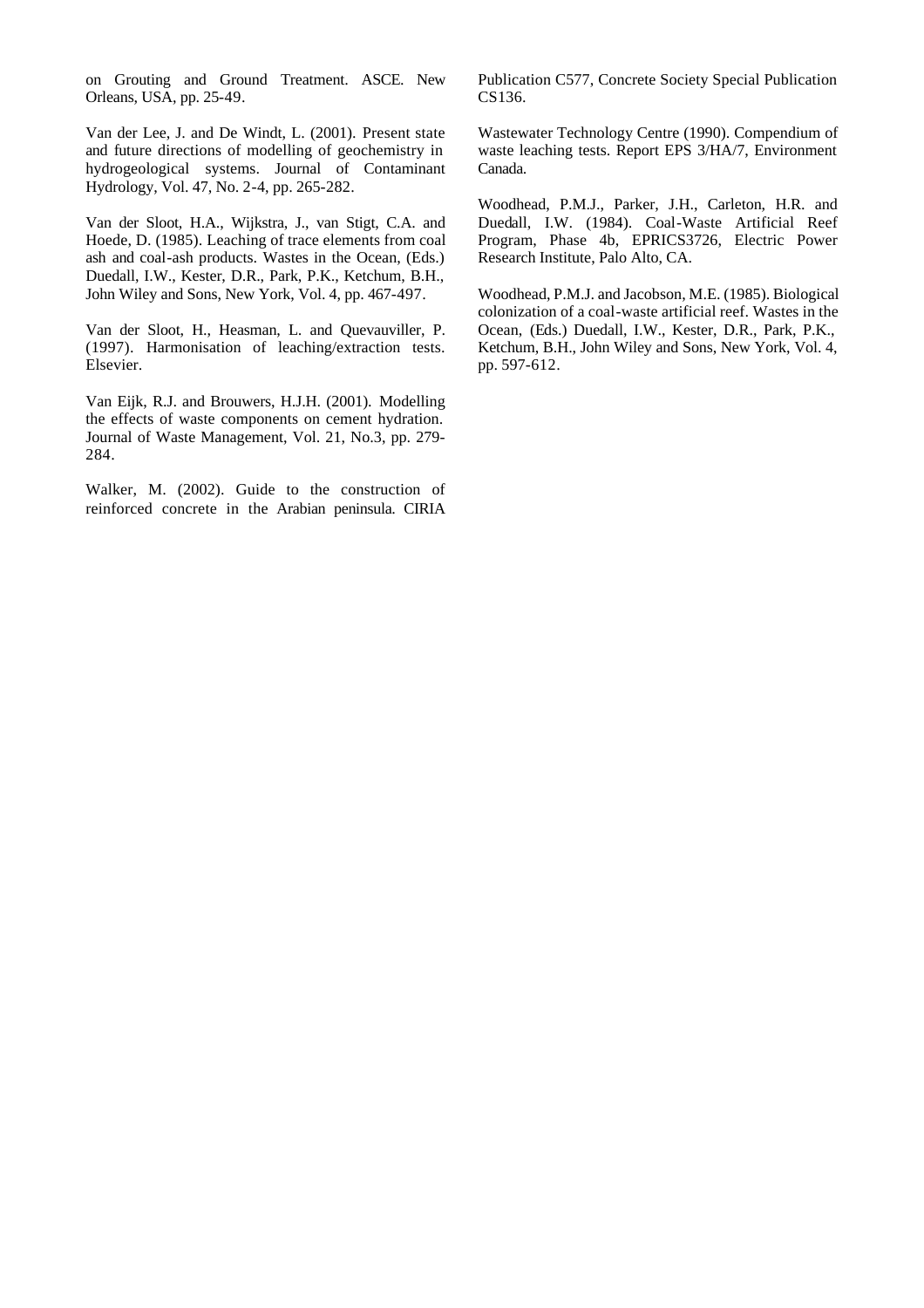|  |  | Table 1. Selected compounds that affect solidification (adapted from Connor, 1990) |  |
|--|--|------------------------------------------------------------------------------------|--|
|  |  |                                                                                    |  |

| <b>Compounds</b>           | <b>Effect</b> | <b>Mechanism Affected</b> |
|----------------------------|---------------|---------------------------|
| <b>Fine Particulates</b>   | I, P          | P                         |
| Grease                     | I, P          | P                         |
| Oil                        | I, P          | P                         |
| Ethylene Glycol            | $\mathbf P$   | I                         |
| Phenol                     | P-            | I                         |
| Trichloroethylene          | $P-$          | Ι                         |
| Acids                      | $P-$          | I                         |
| <b>Bases</b>               | $P-$          | I                         |
| Iron Compounds             | A             | F,M                       |
| Lead Compounds             | R             | M                         |
| <b>Magnesium Compounds</b> | R             | M                         |
| Salts (General)            | $P-A,R$       | I                         |
| <b>Sulfates</b>            | R, P          | I                         |
| Calcium Chloride           | A, R          | M                         |
| <b>Copper Nitrate</b>      | $P+$          | Ι                         |
| Gypsum Hydrate             | $\mathbb{R}$  | I                         |
| Lead Nitrate               | $P-, P+$      | I                         |
| Sodium Hydroxide           | $P+, P-$      | Ι                         |

Key

Effect :

I = setting/curing inhibition (long-term)

 $A = setting/curing acceleration$ 

R = setting/curing retardation (short-term)

 $P =$  alteration of properties of cured product

P- = alteration of properties of cured product (negative effect)

 $P_+$  = alteration of properties of cured product (positive effect)

The first symbol represents effect at low concentrations and the second at high concentrations.

Mechanism :

 $P = \text{coats particles}$ 

- $I =$  interferes with reactions
- $F = flocculent$

 $M =$  disrupts matrix